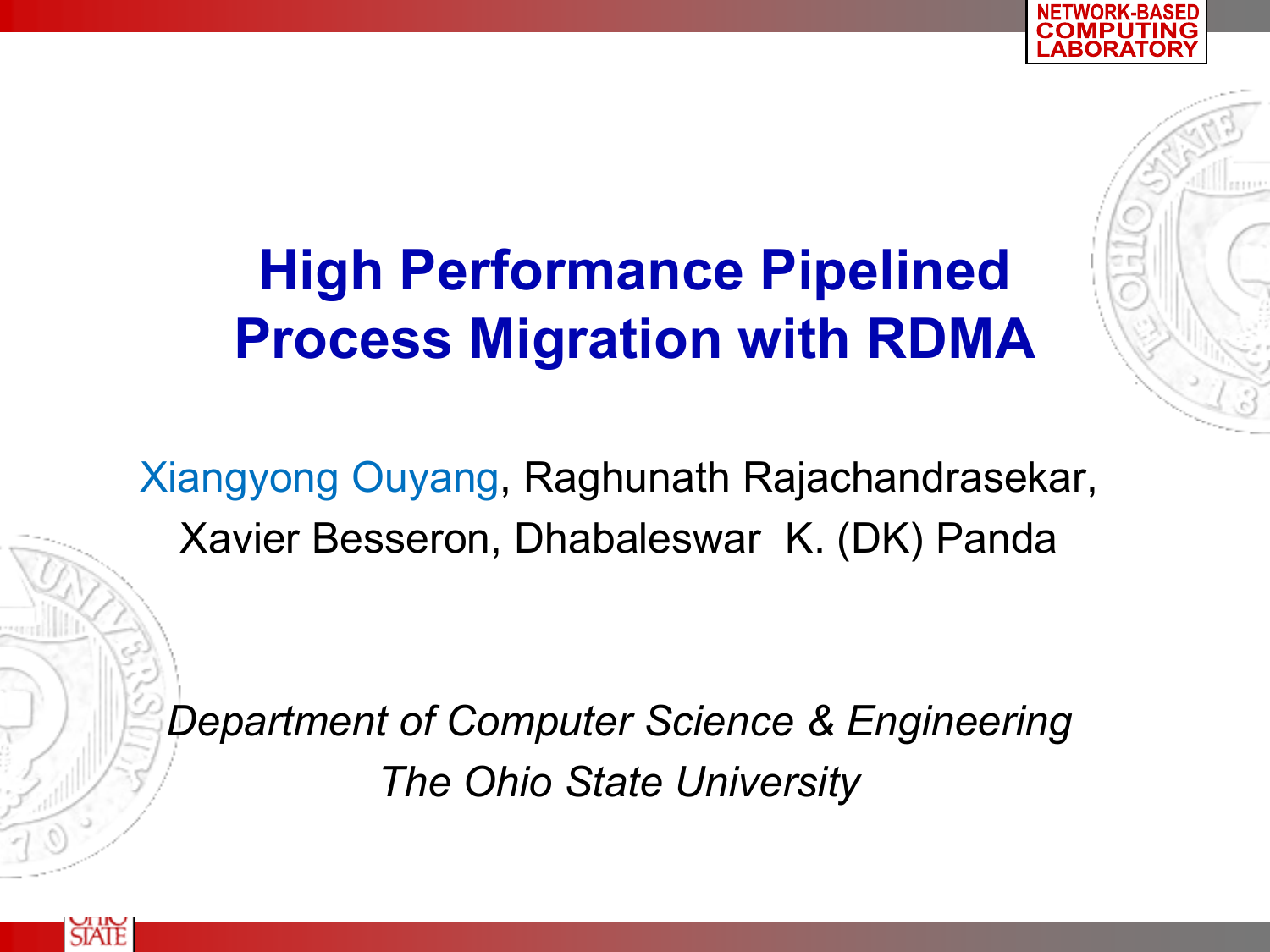

#### **Outline**

- Introduction and Motivation
- Profiling Process Migration
- Pipelined Process Migration with RDMA
- Performance Evaluation
- Conclusions and Future Work

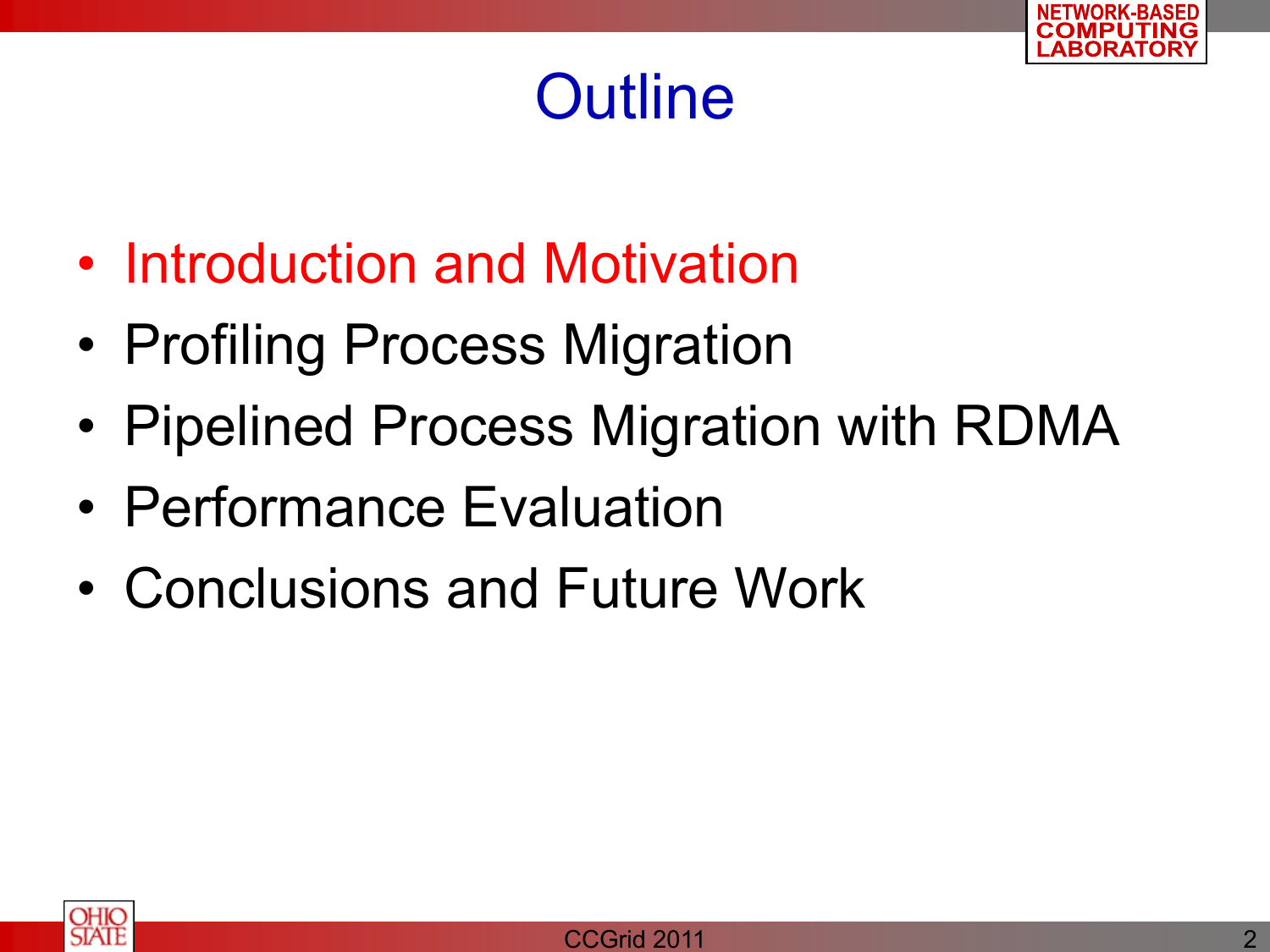

#### **Motivation**

- Computer clusters continue to grow larger
	- Heading towards Multi-PetaFlop and ExaFlop Era
	- Mean-time-between-failures (MTBF) is getting smaller
	- Fault-Tolerance becomes imperative
- Checkpoint/Restart (C/R) common approach to Fault **Tolerance** 
	- Checkpoint: save snapshots of all processes (**IO overhead**)
	- Restart: restore, resubmit the job (**IO overhead** + **queue delay**)
- C/R Drawbacks
	- × **Unnecessarily dump all processes IO bottleneck**
	- × **Resubmit queuing delay**

#### **Checkpoint/Restart alone doesn't scale to large systems**

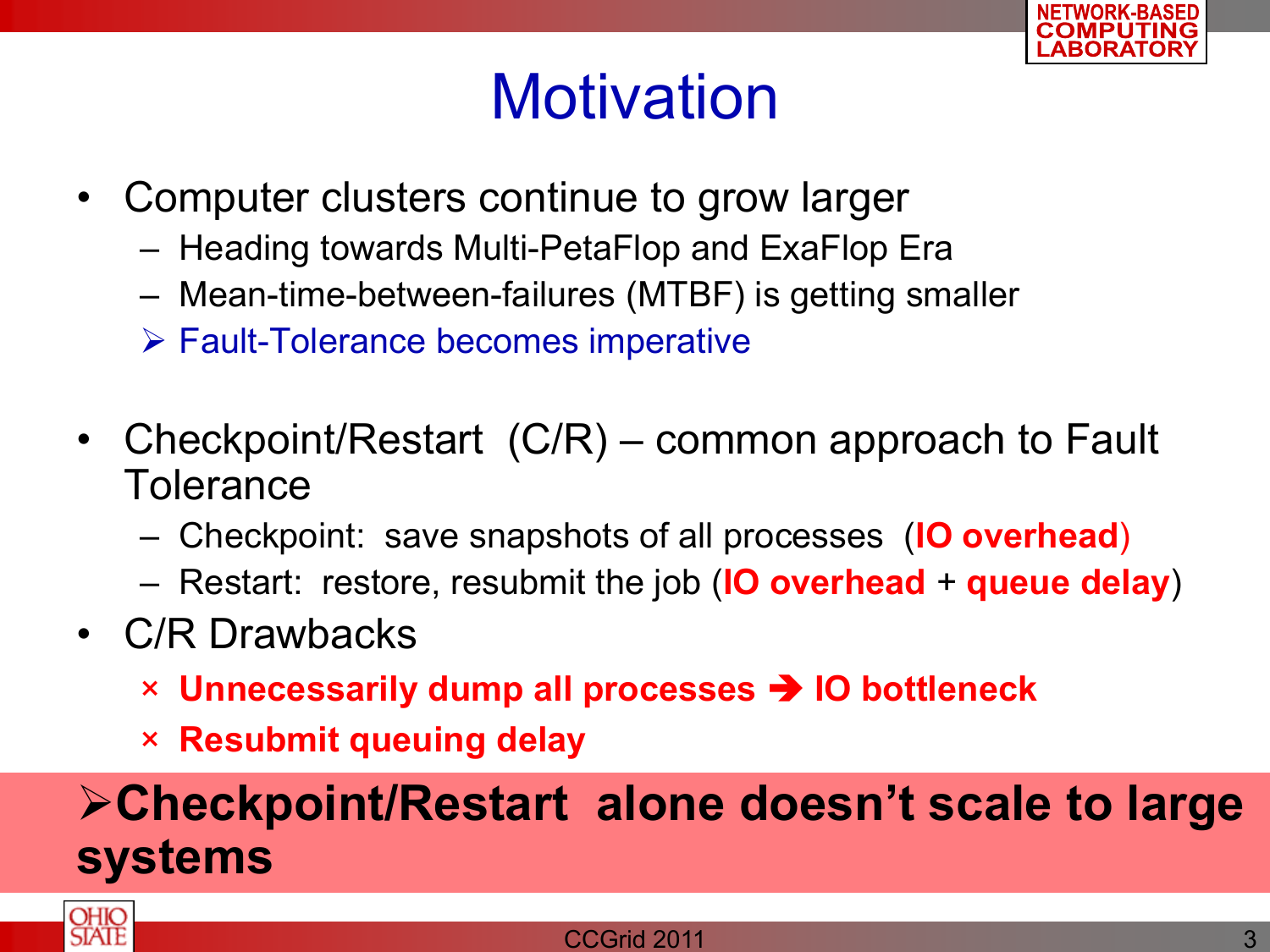

## Job/Process Migration

- Pro-active Fault Tolerance
	- Only handle processes on failing node
	- Health monitoring mechanisms, failure prediction models
- Five steps
	- (1) Suspend communication channels
	- (2) Write snapshots on source node
	- (3) Transfer process image files (Source=>Target)
	- (4) Read image files on target node
	- (5) Reconnect communication channels

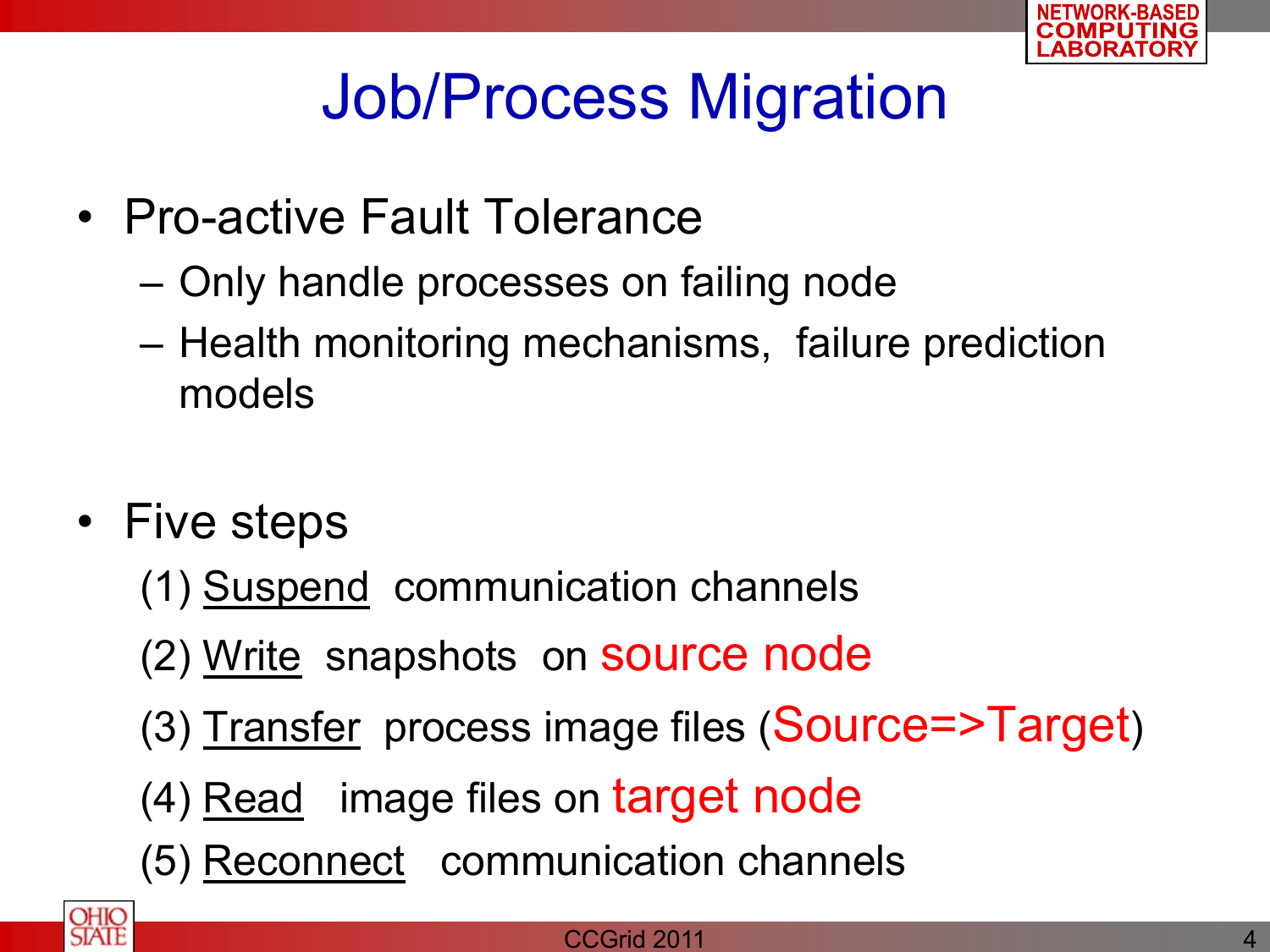

#### Process Migration Advantages

- Overcomes C/R drawbacks
	- × Unnecessary dump of all processes
	- × Resubmit queuing delay
- Desirable feature for other applications
	- Cluster-wide load balancing
	- Server consolidation
	- Performance isolation

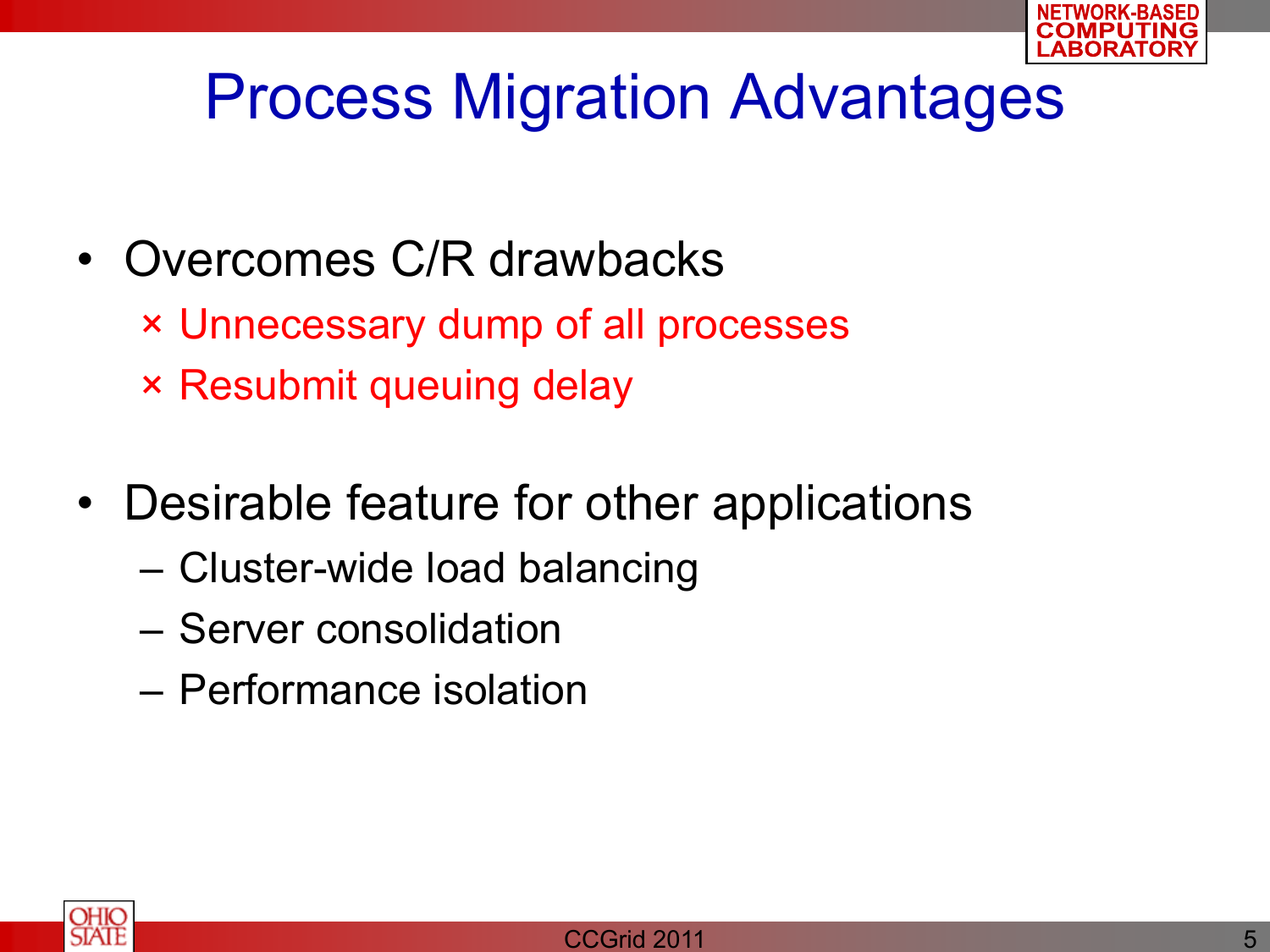

## Existing MPI Process Migration

- Available in MVAPICH2 and OpenMPI
- Both suffers low performance
- Cause? Solution?



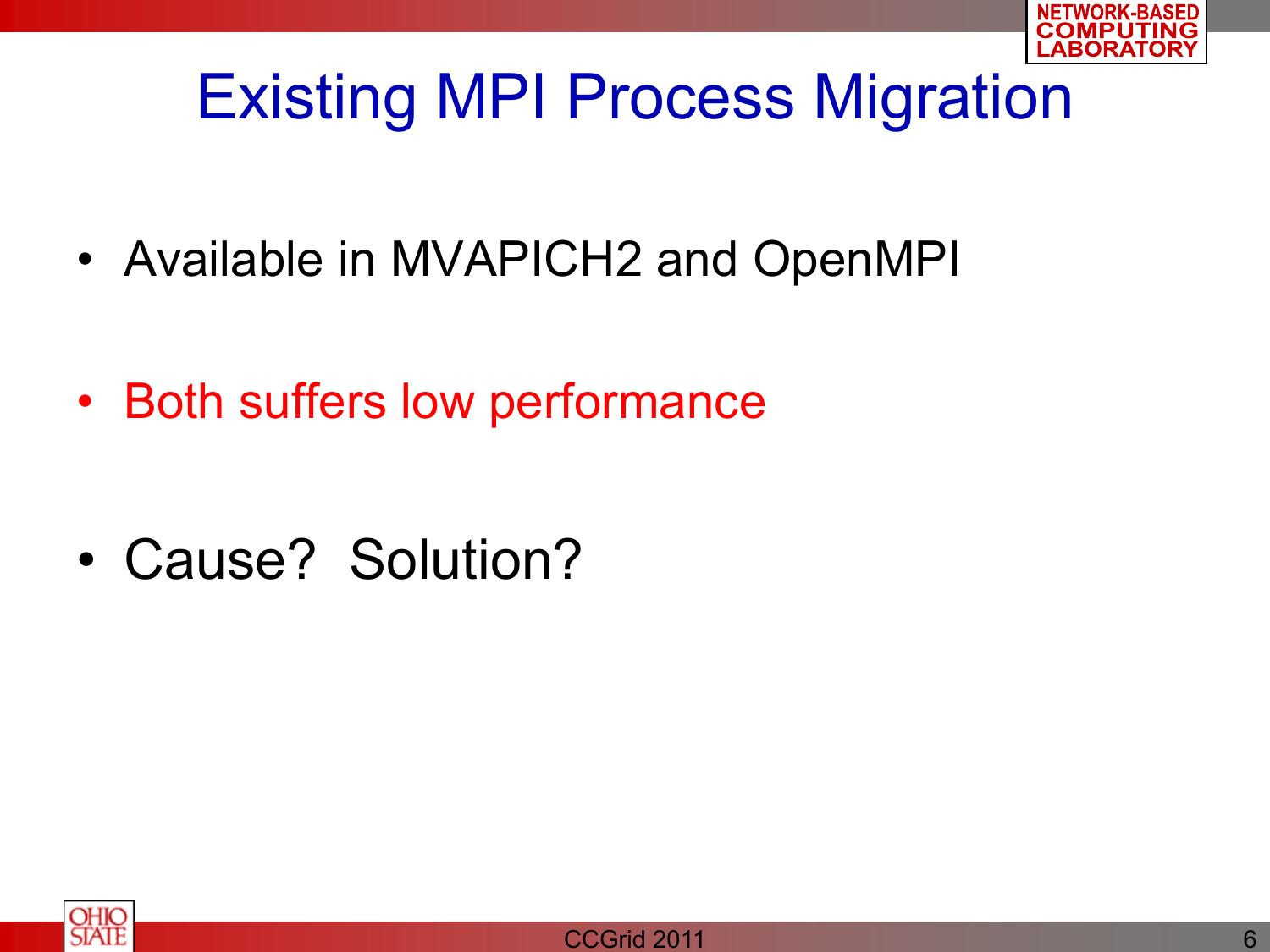

#### Problem Statements

- What are the dominant factors of the high cost of process migration?
- How to design an efficient protocol to minimize overhead?
	- How to optimize checkpoint-related I/O path ?
	- How to optimize data transfer path?
	- How to leverage RDMA transport to accelerate data transmission?
- What will be the performance benefits?

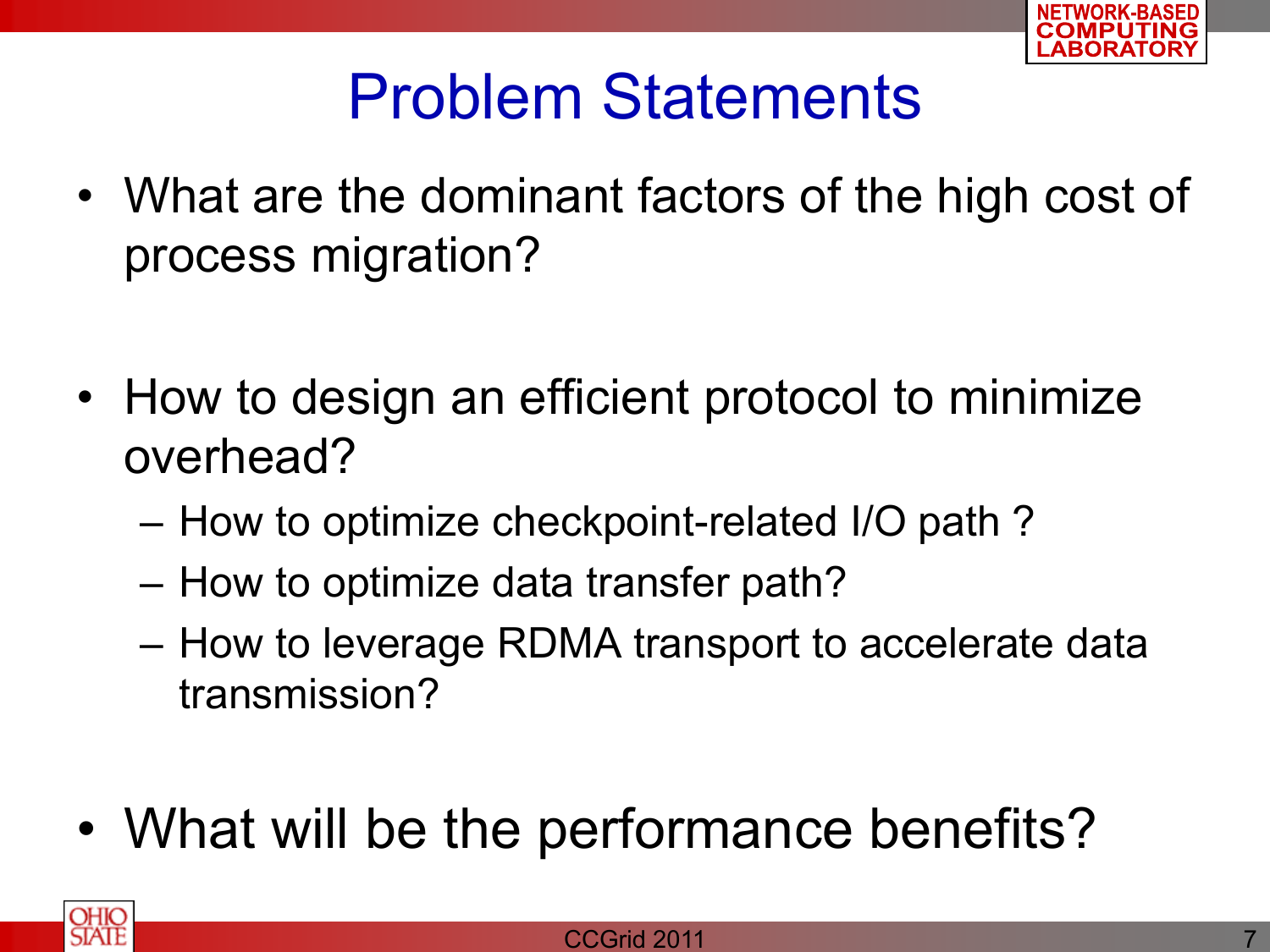

#### **Outline**

- Introduction and Motivation
- Profiling Process Migration
- Pipelined Process Migration with RDMA
- Performance Evaluation
- Conclusions and Future Work

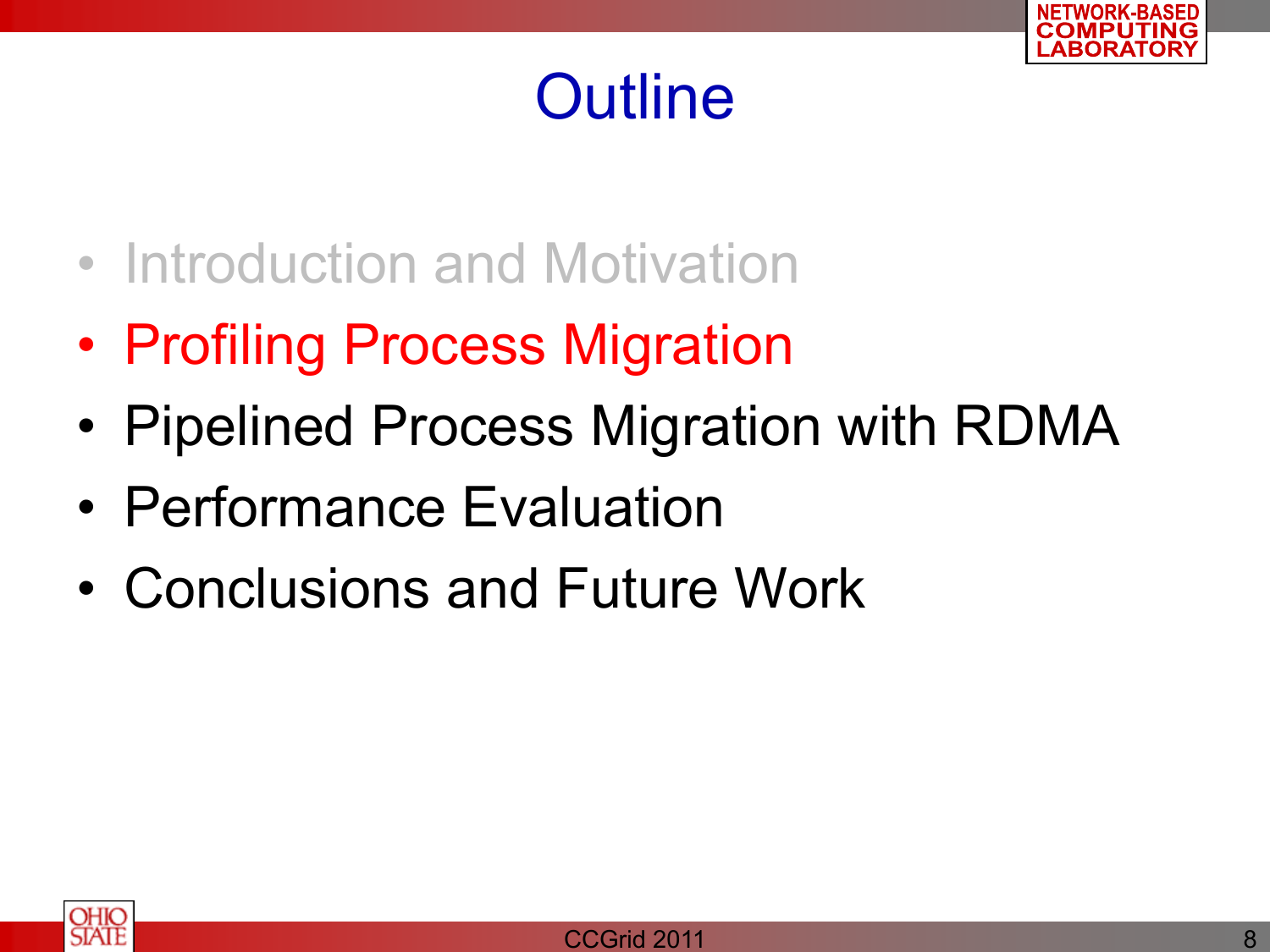

## MVAPICH/MVAPICH2 Software

- MVAPICH: MPI over InfiniBand, 10GigE/iWARP and RDMA over Converged Enhanced Ethernet (RoCE)
	- MVAPICH (MPI-1) and MVAPICH2 (MPI-2)
	- Used by more than 1,550 organizations worldwide (in 60 countries)
	- $-$  Empowering many TOP500 clusters (11<sup>th</sup>, 15<sup>th</sup> ...)
	- Available with software stacks of many IB, 10GE/iWARP and RoCE, and server vendors including Open Fabrics Enterprise Distribution (OFED)
	- Available with Redhat and SuSE Distributions
	- <http://mvapich.cse.ohio-state.edu/>
- Has support for Checkpoint/Restart and Process Migration for the last several years
	- Already used by many organizations

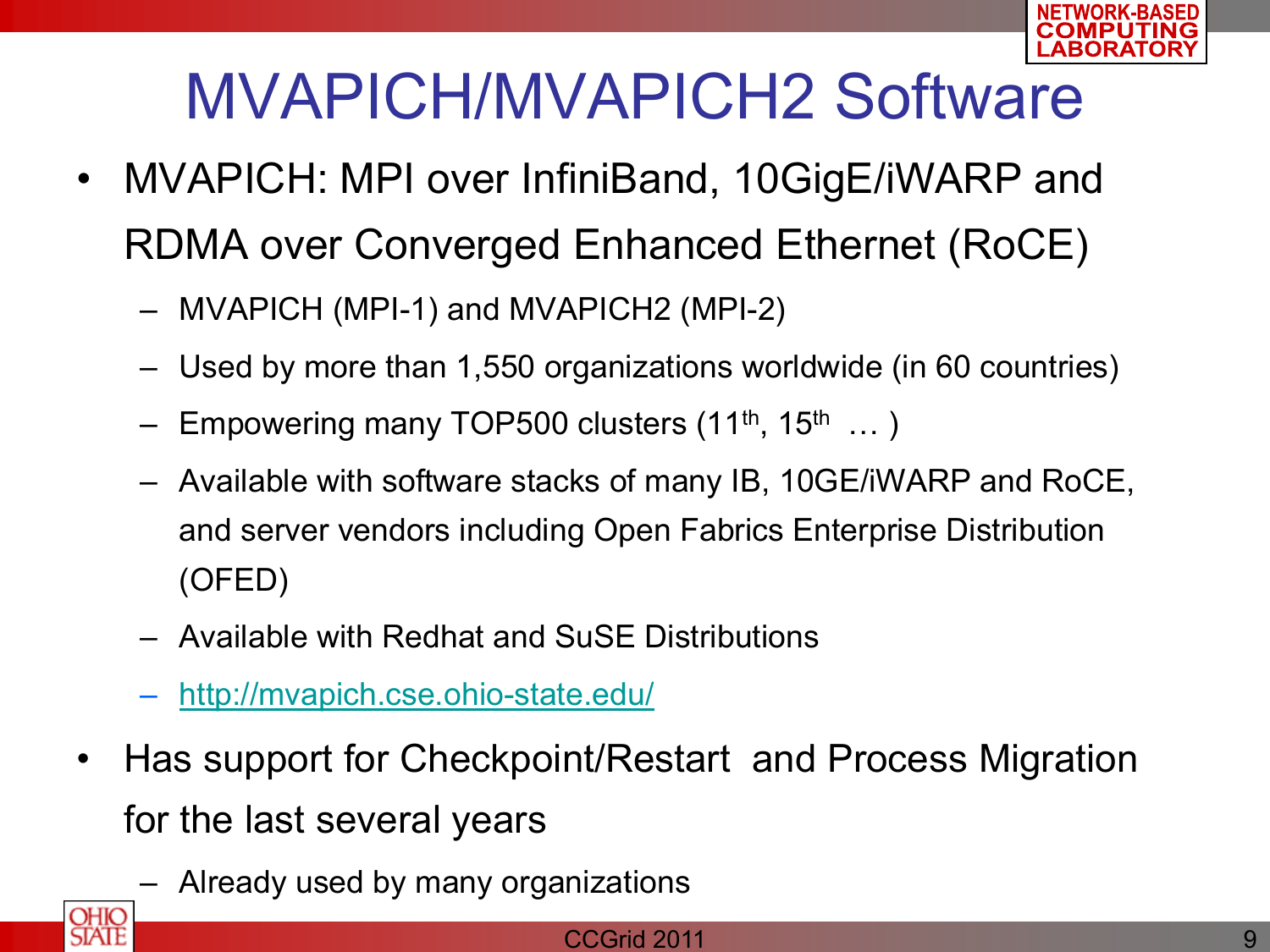

## Three Process Migration Approaches

- MVAPICH2 already supports three process migration strategies
	- Local Filesystem-based Migration (*Local*)
	- Shared Filesystem-based Migration (*Shared*)
	- RDMA+Local Filesystem-based Migration (*RDMA+Local)*

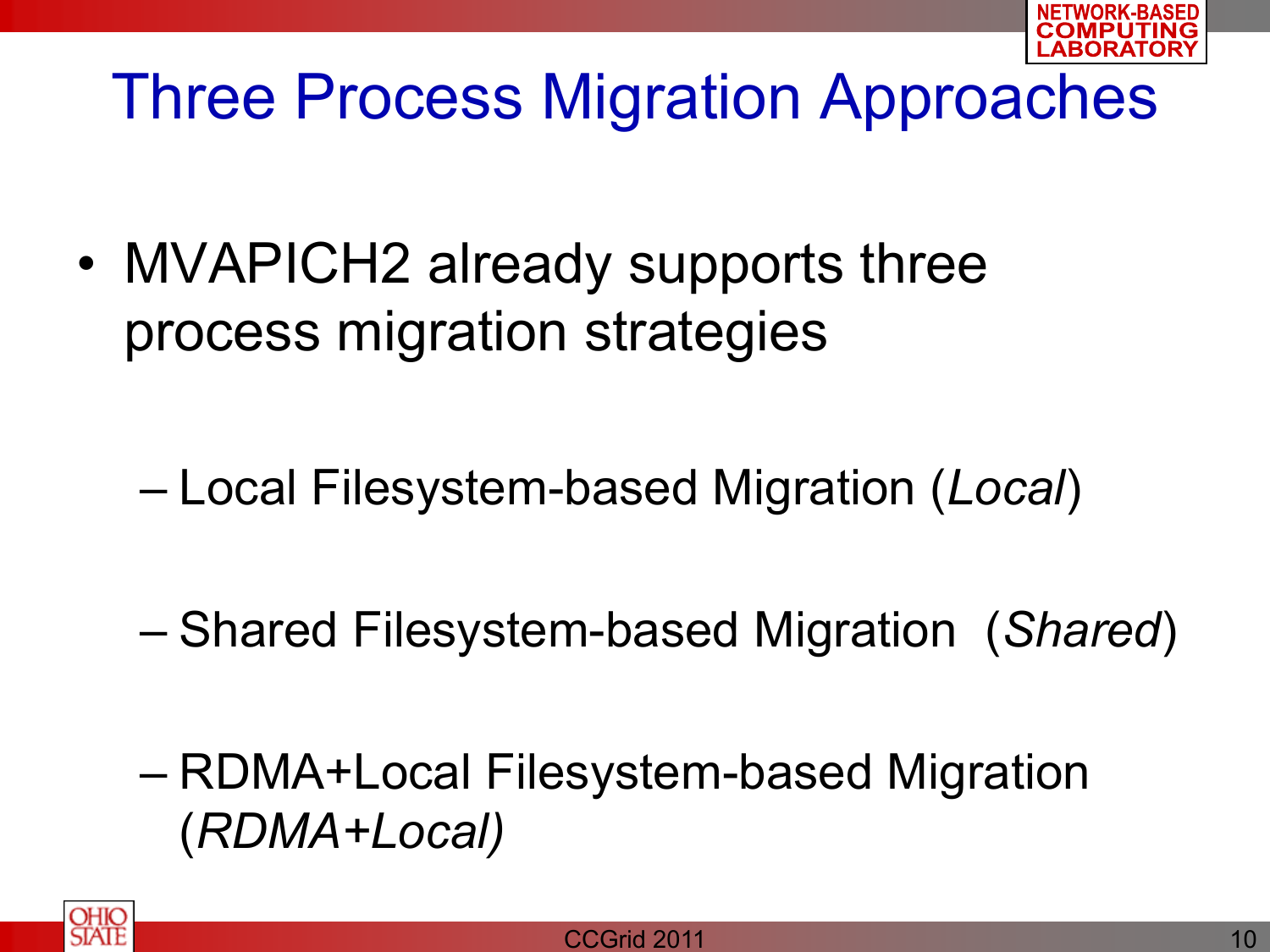

#### Local Filesystem-based Process Migration ( *Local* )



**Time Write | Transfer | Read** 

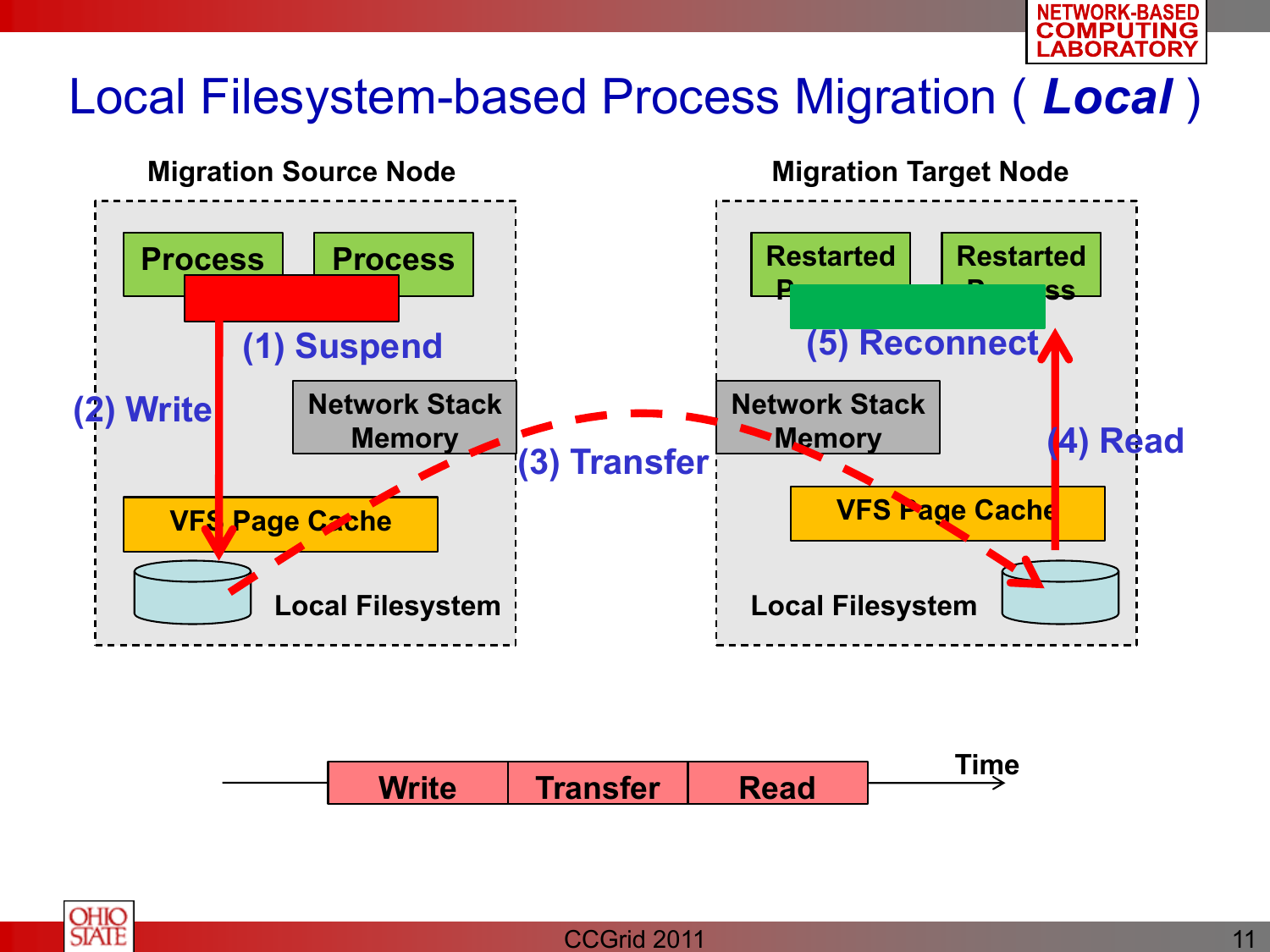

#### Shared Filesystem-based Process Migration (*Shared* )





**Transfer 2**

**Transfer 1**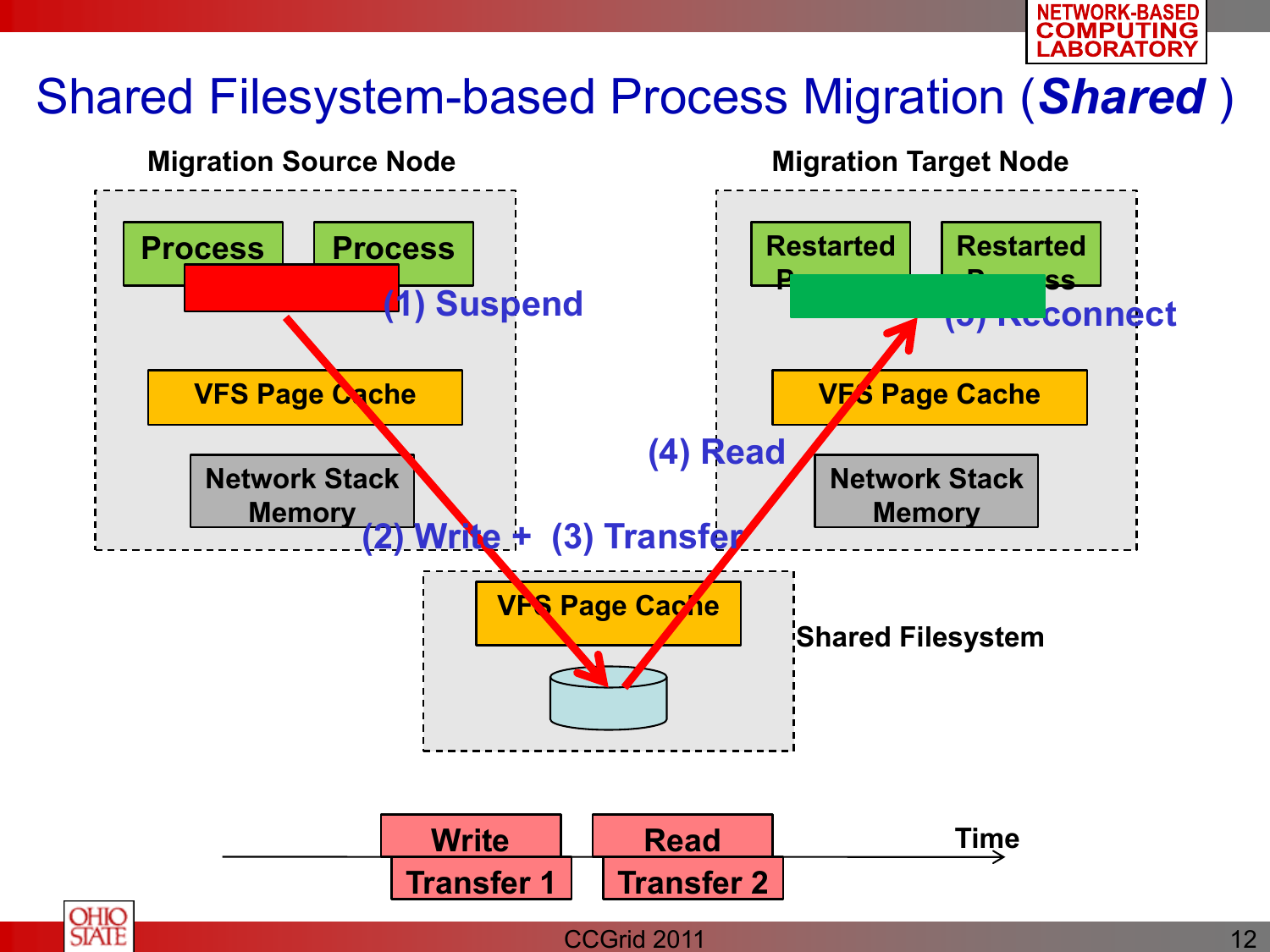

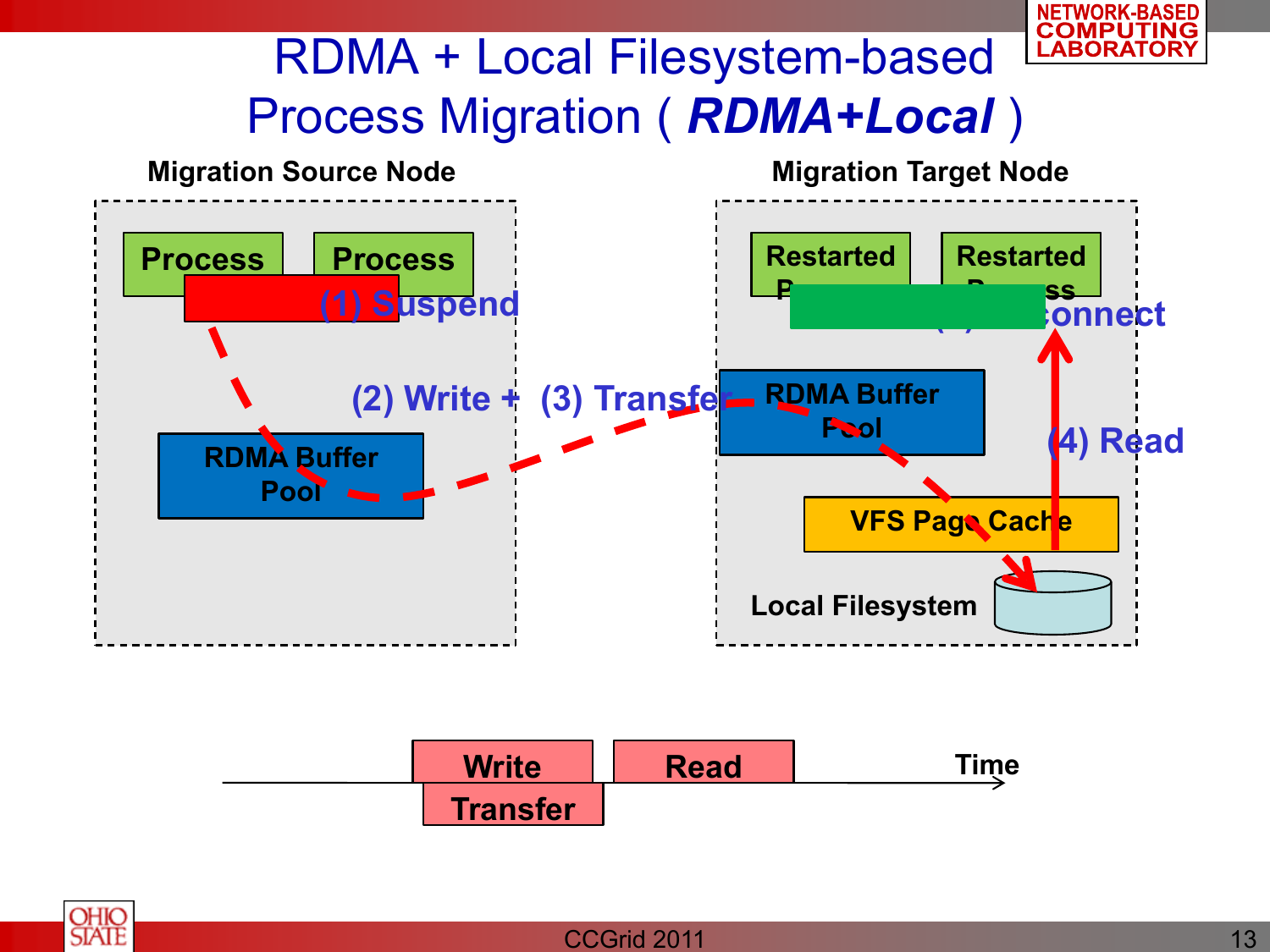

## Profiling Process Migration Time Cost



**Conclusion: All three steps (Write, Transfer, Read) shall be optimized** 

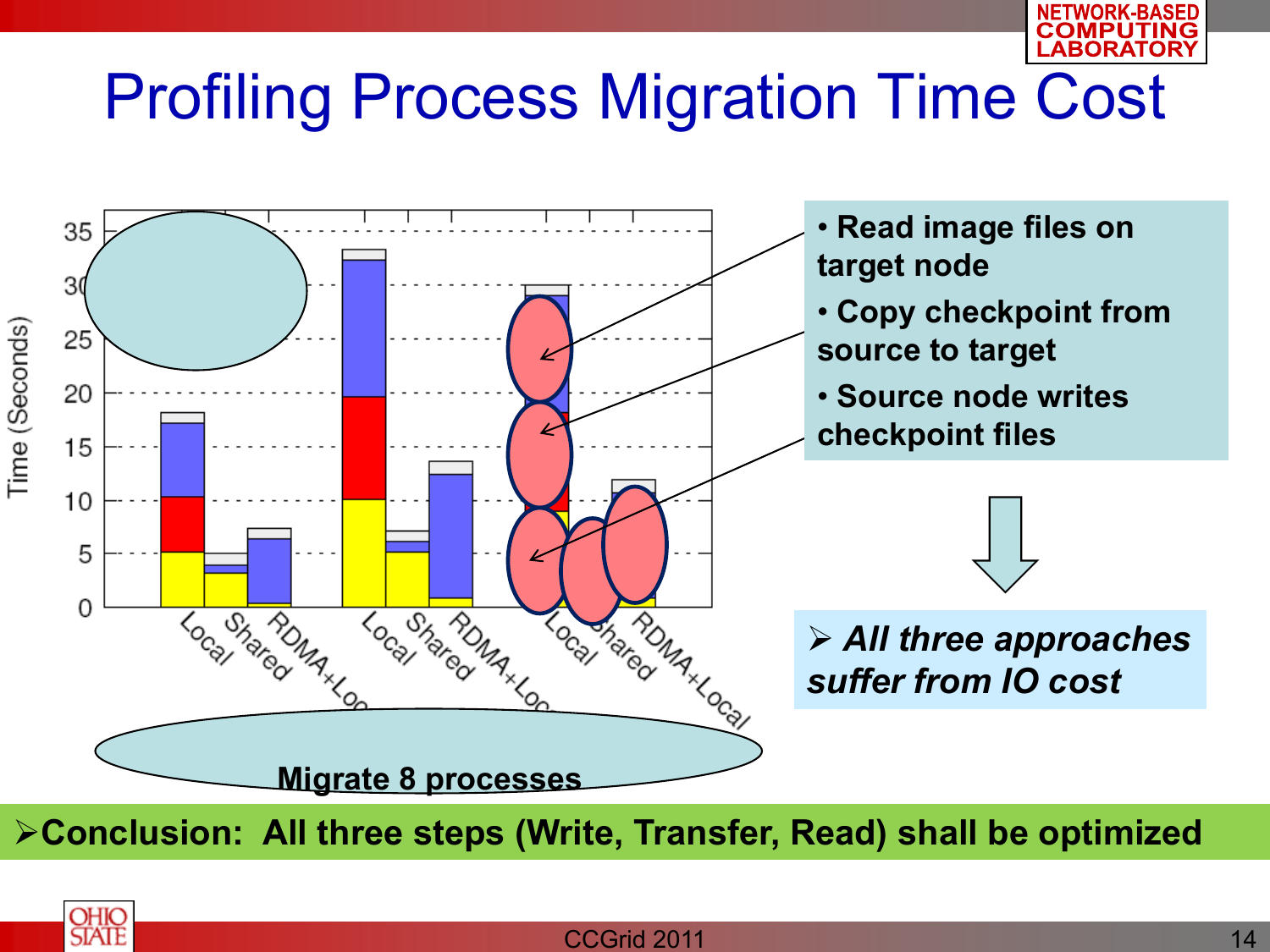

#### **Outline**

- Introduction and Motivation
- Profiling Process Migration
- Pipelined Process Migration with RDMA
- Performance Evaluation
- Conclusions and Future Work

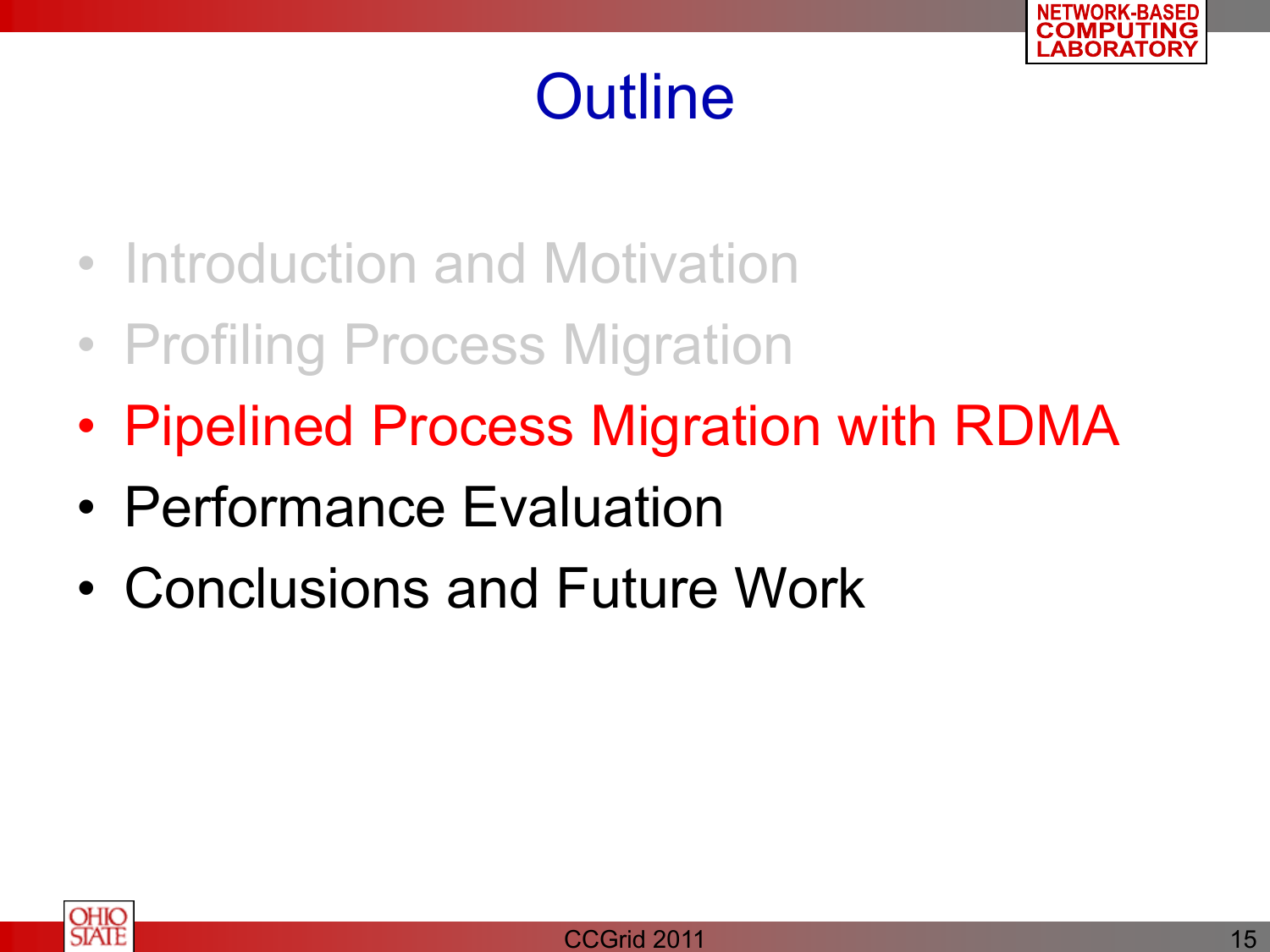

#### Pipelined Process Migration with RDMA (PPMR)

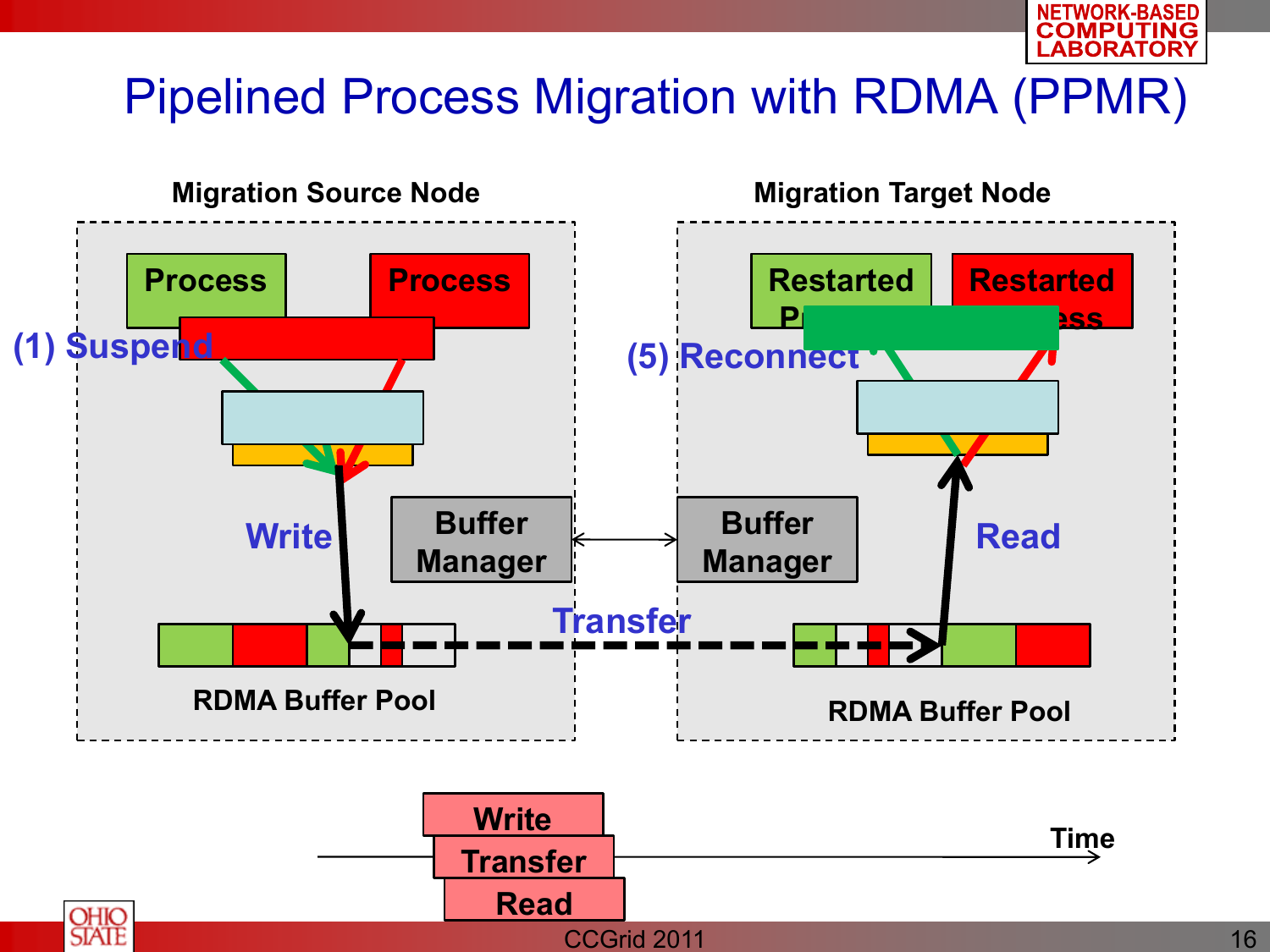

#### **Comparisons**



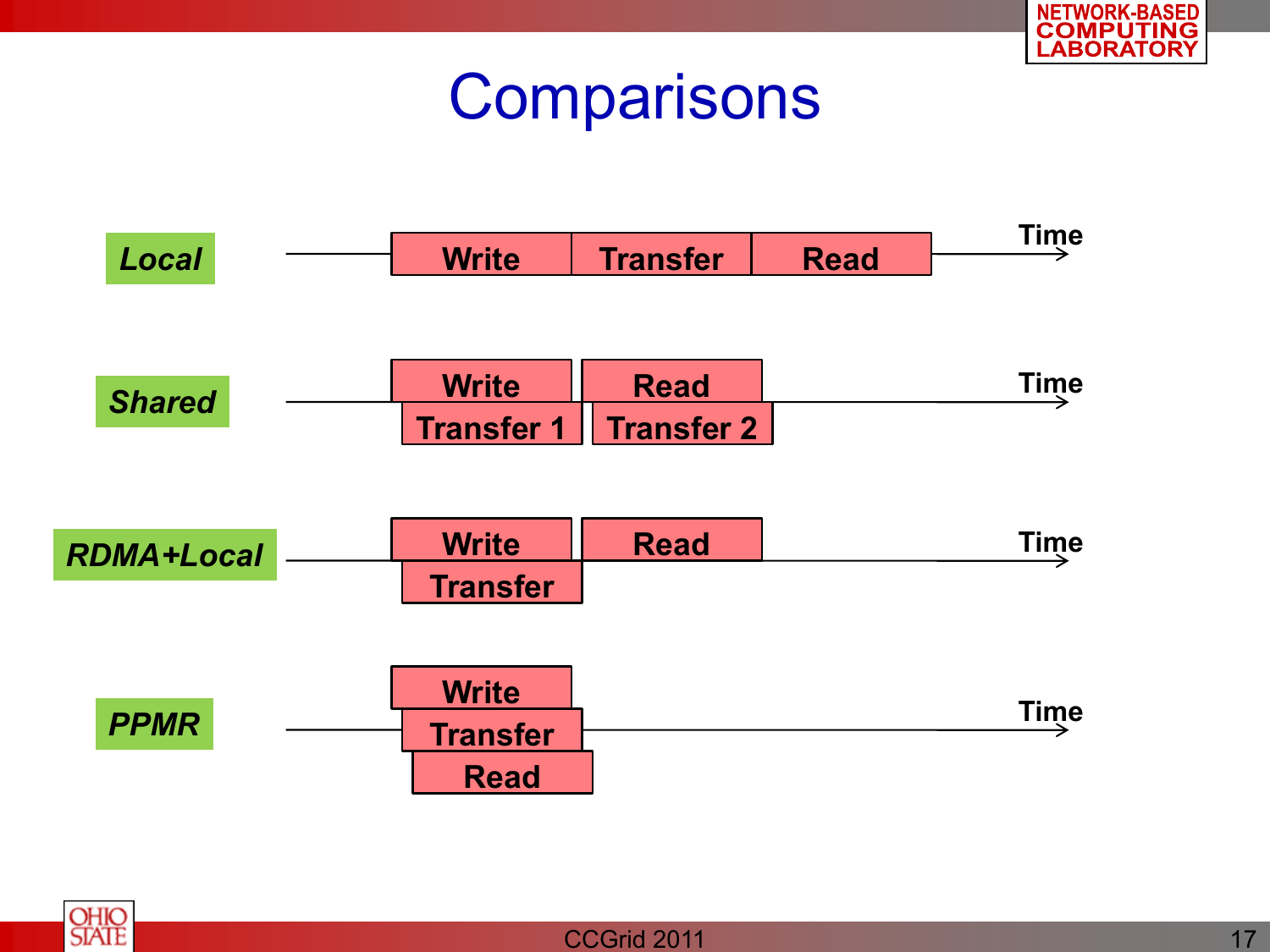

## PPMR Design Strategy

#### $\checkmark$  Fully pipelines the three key steps

- Write at source node
- Transfer checkpoint data to target node
- Read process images

Efficient restart mechanism on target node

– Restart from RDMA data streams

- Design choices
	- Buffer Pool size, Chunk size

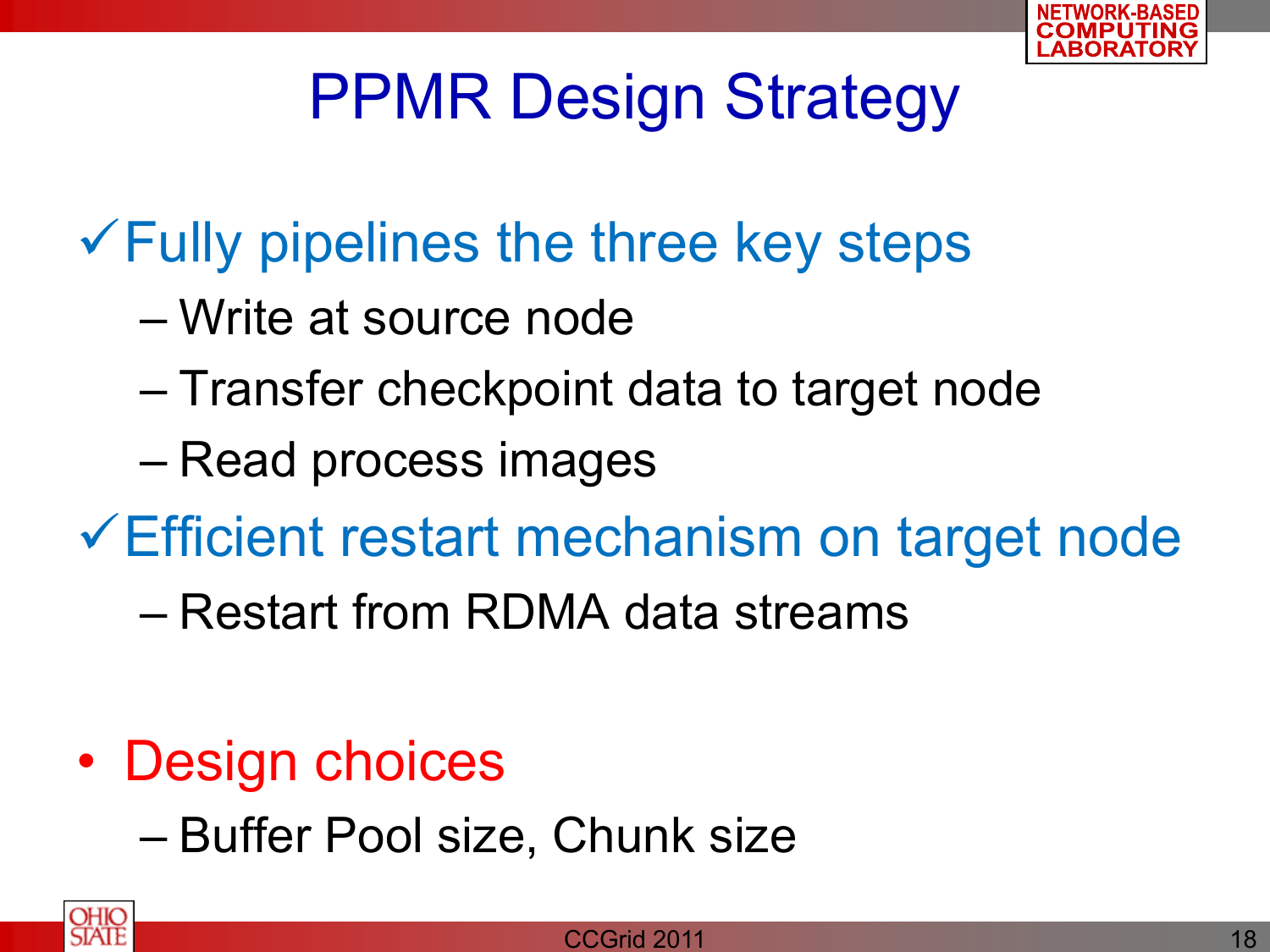

#### **Outline**

- Introduction and Motivation
- Profiling Process Migration
- Pipelined Process Migration with RDMA
- Performance Evaluation
- Conclusions and Future Work

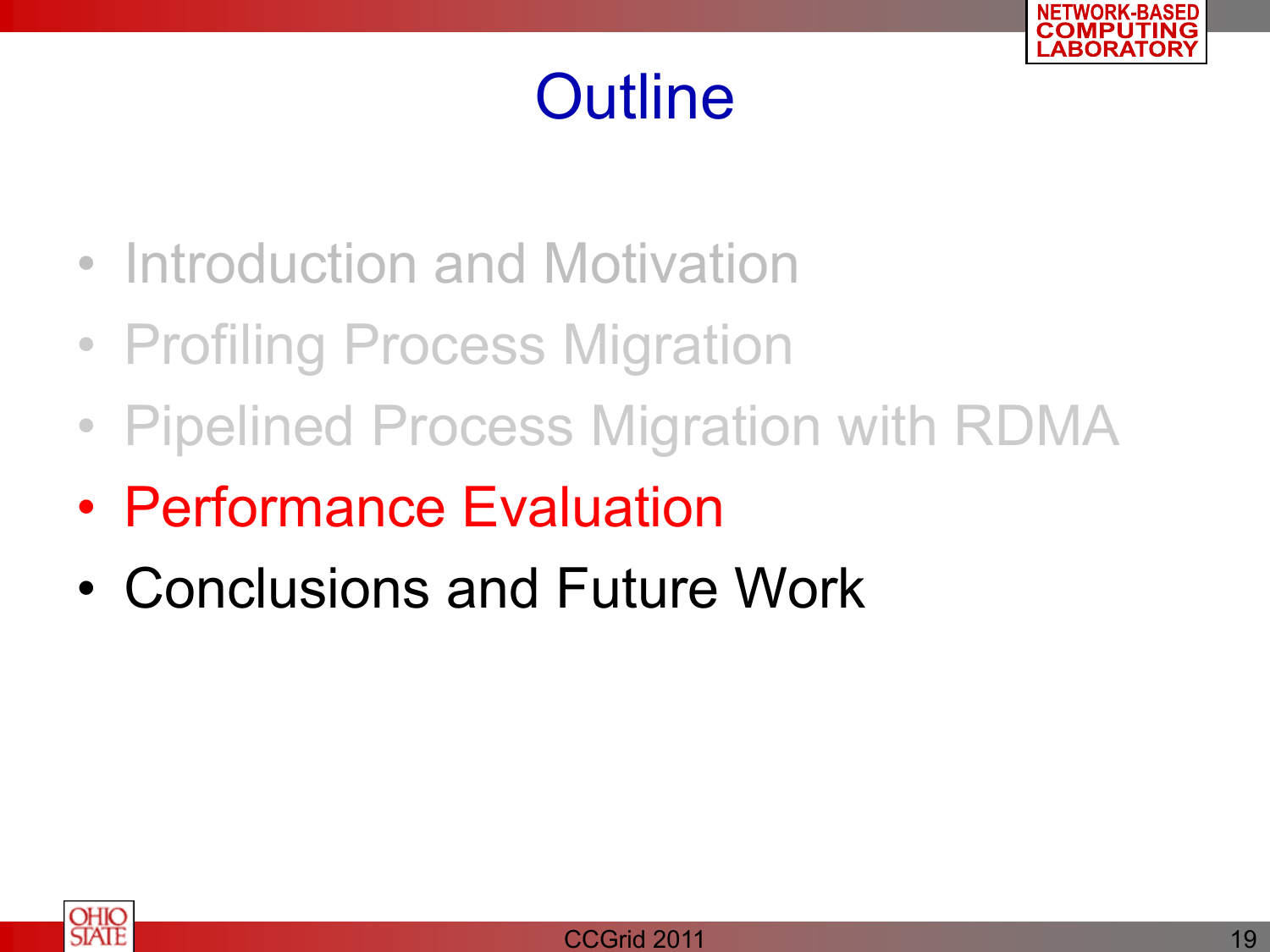

### Experiment Environment

- System setup
	- Linux cluster
		- Dual-socket Quad core Xeon processors, 2.33GHz
		- Nodes are connected by InfiniBand DDR (16Gbps)
		- Linux 2.6.30, FUSE-2.8.5
- NAS parallel Benchmark suite version 3.2.1
	- LU/BT/SP Class C/D input
- MVAPICH2 with Job Migration Framework
	- PPMR
	- Local, Shared, RDMA+Local

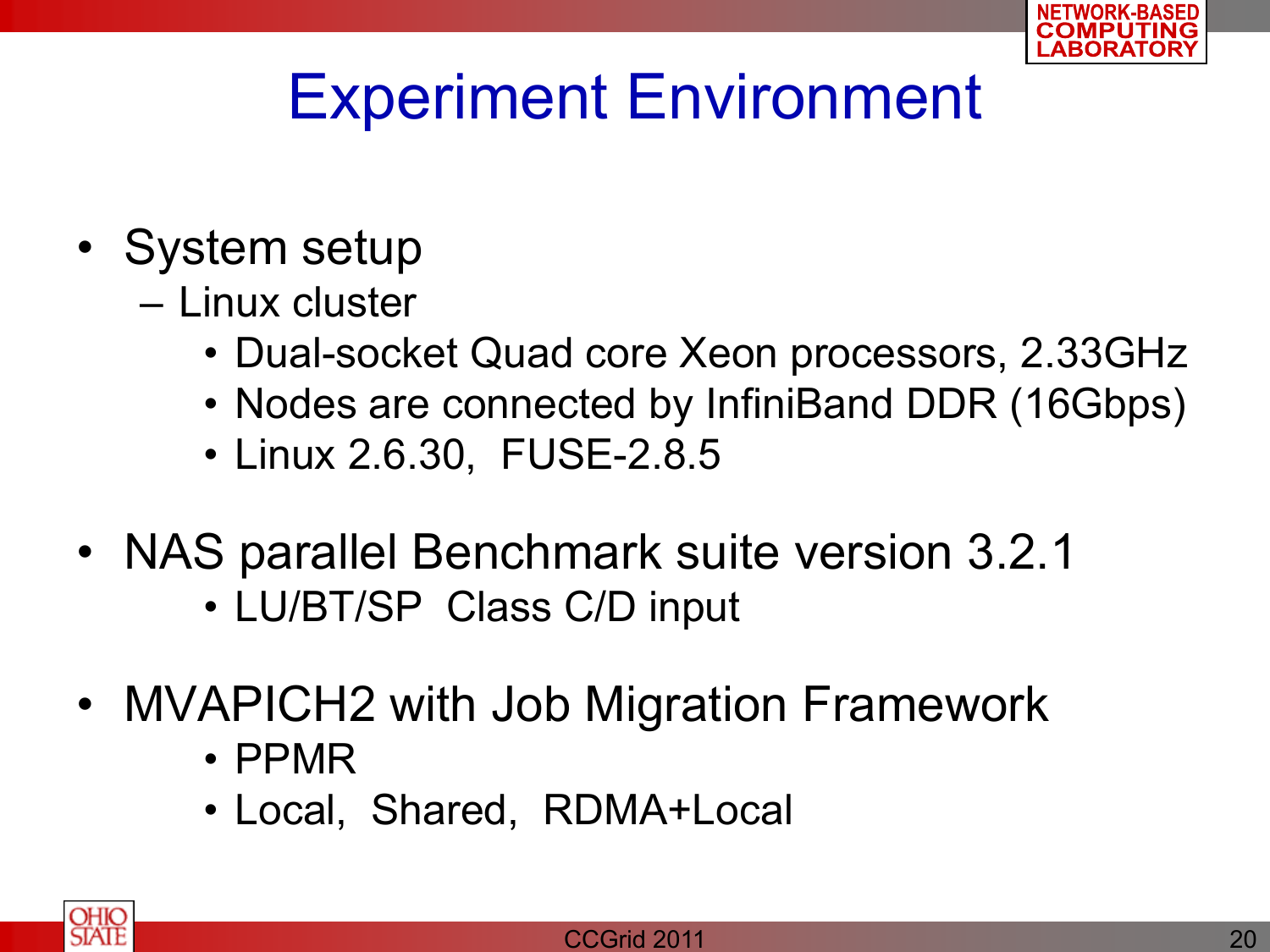

### Raw Data Bandwidth Test (1)



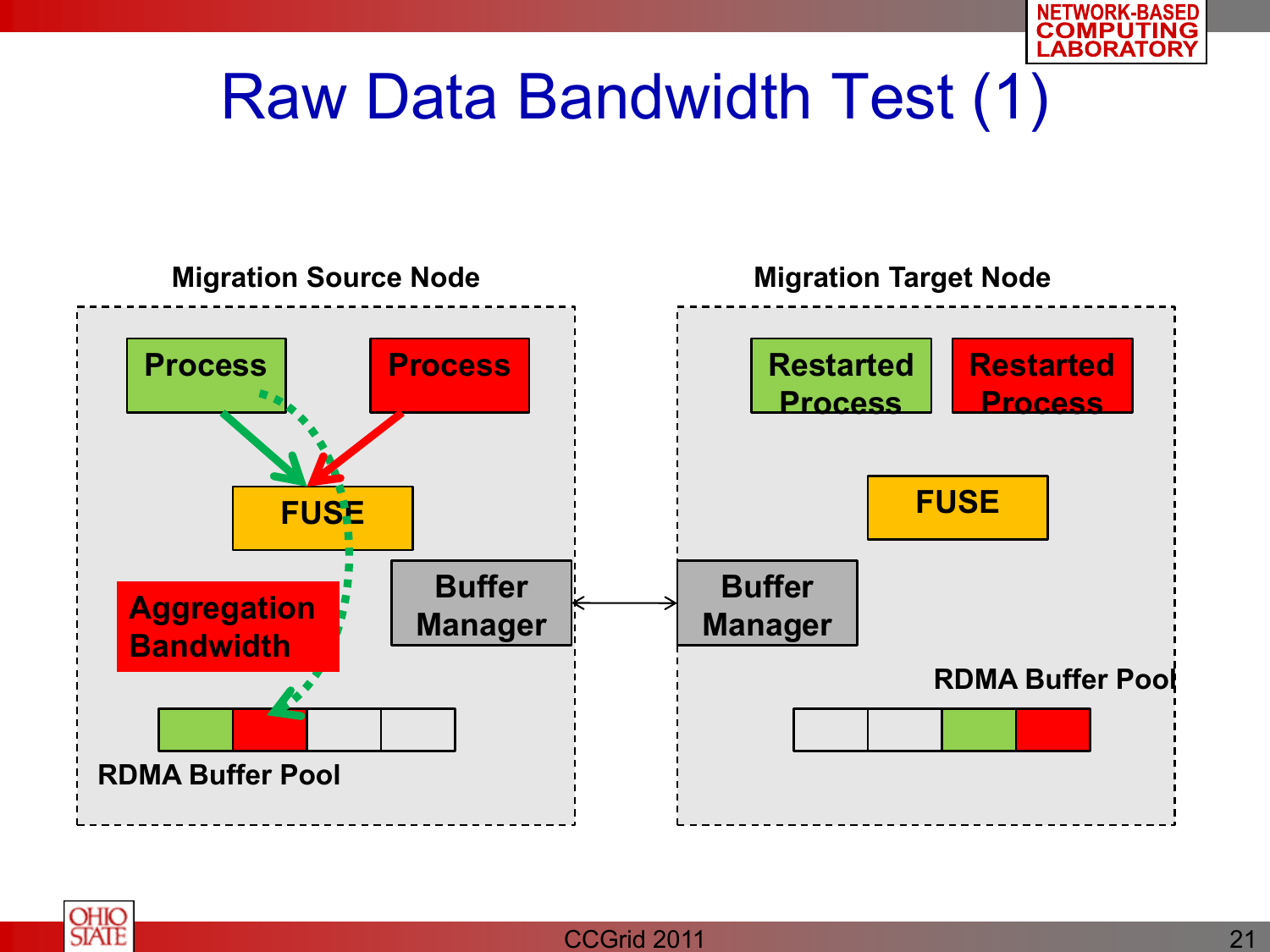

0

2

4<br>Num of IO Processes

16

32



0

8<br>Num of IO Processes

16

32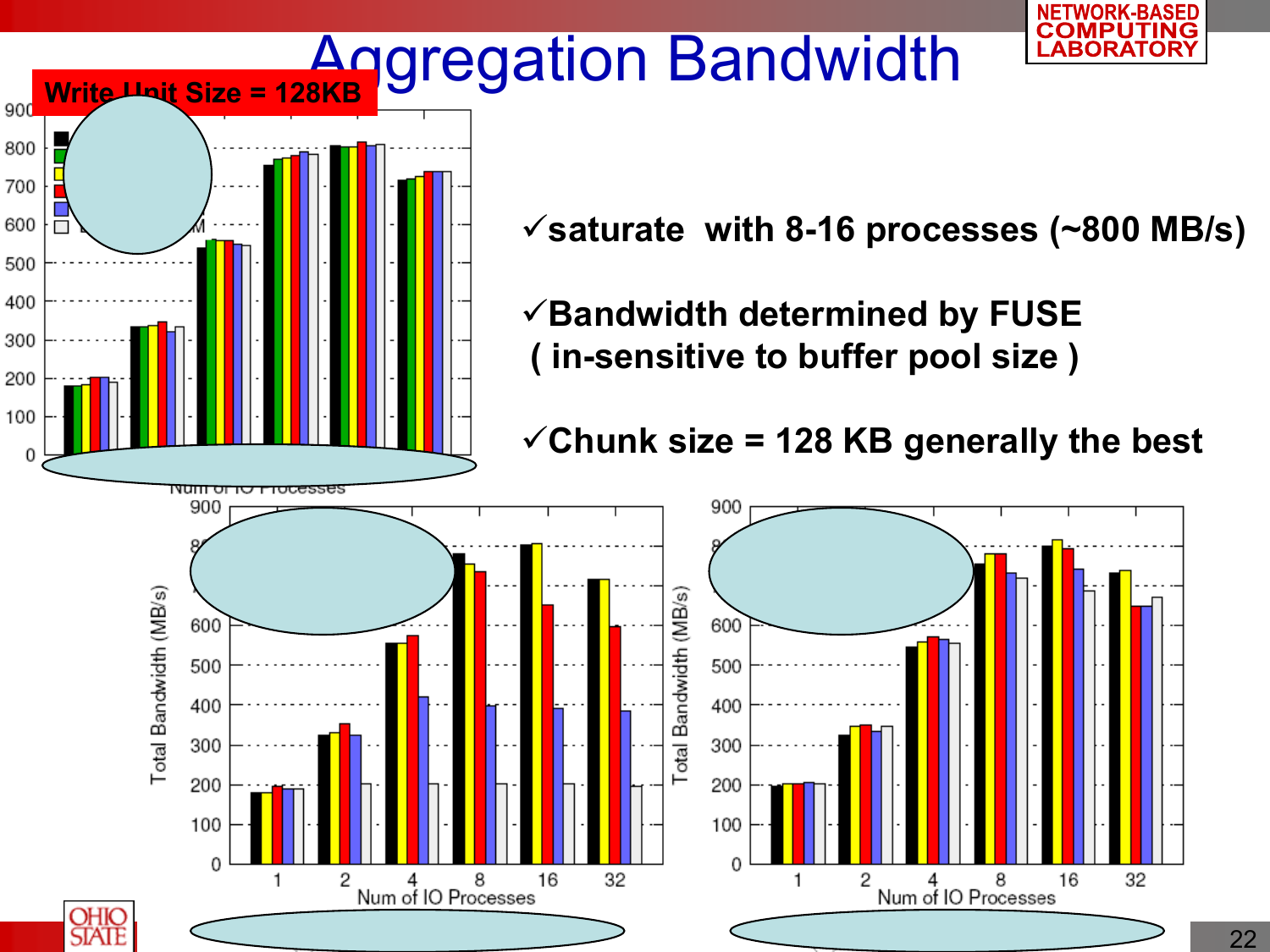

## Raw Data Bandwidth Test (2)



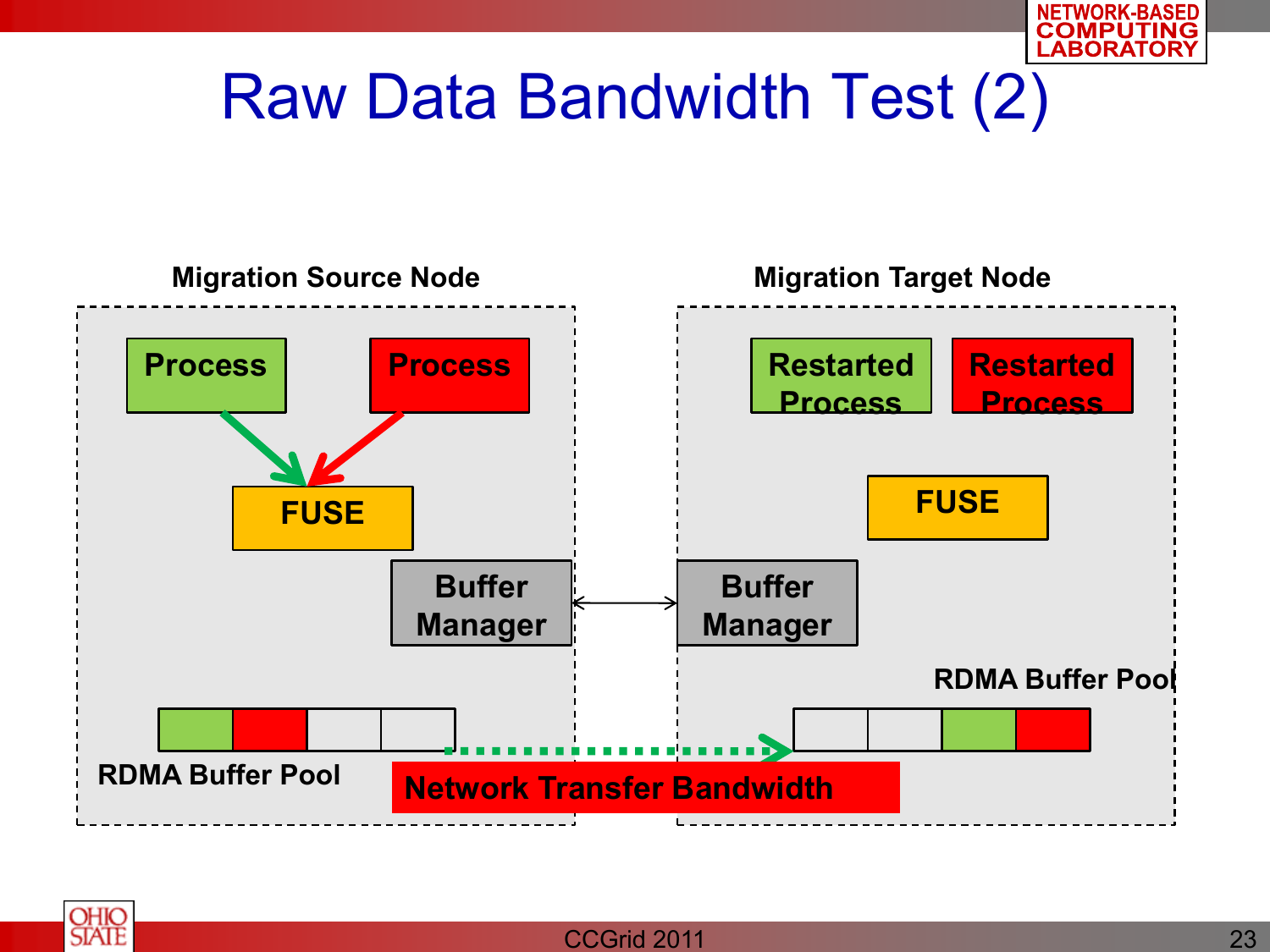

#### InfiniBand DDR Bandwidth



**InfiniBand DDR (16Gbps )**



#### CCGrid 2011 **24**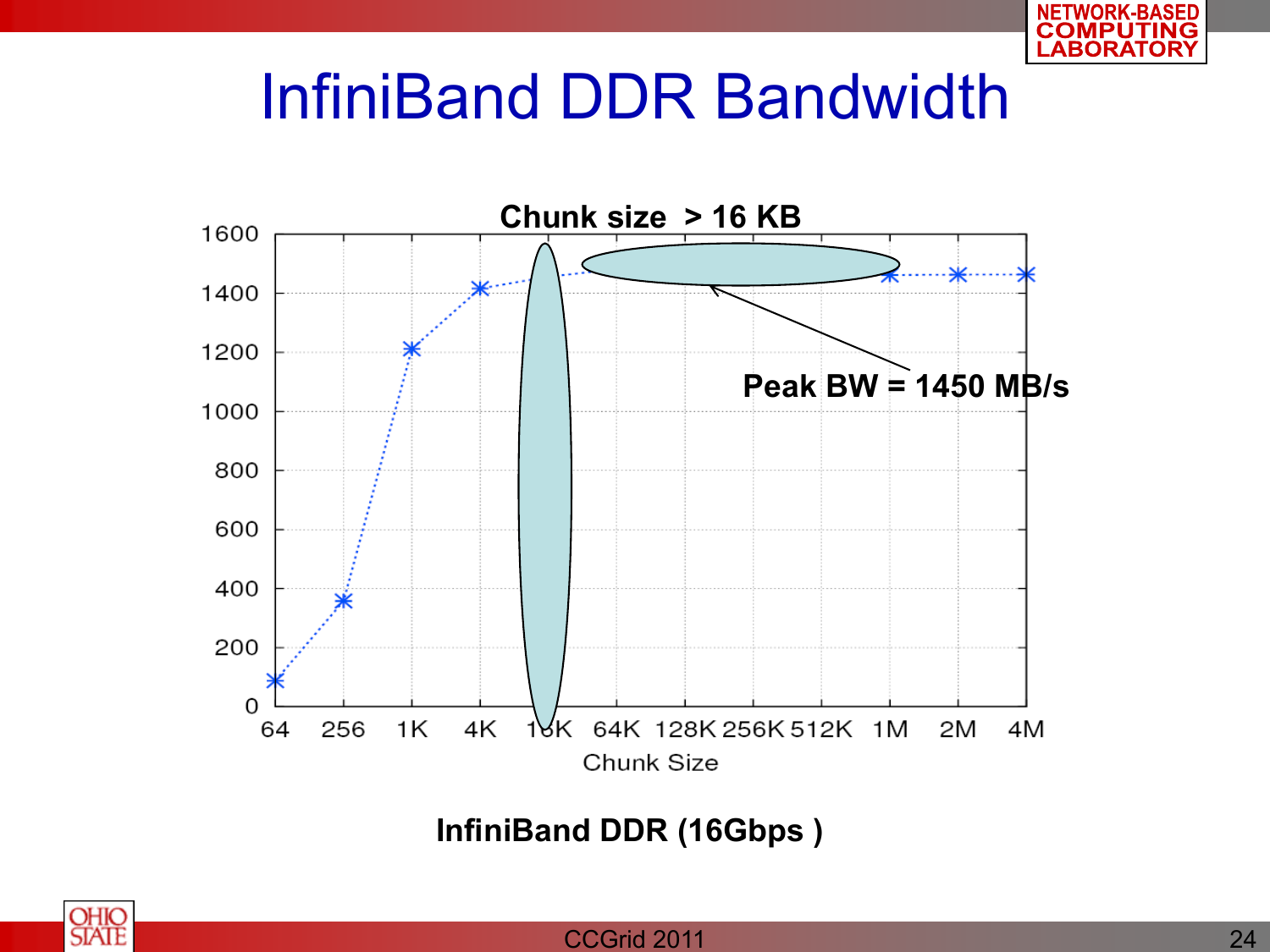## Network Transfer Bandwidth



**Bandwidth in-sensitive to buffer pool size 8 IO streams can saturate the network**



#### **CCGrid 2011** 25

**NETWORK-BASED**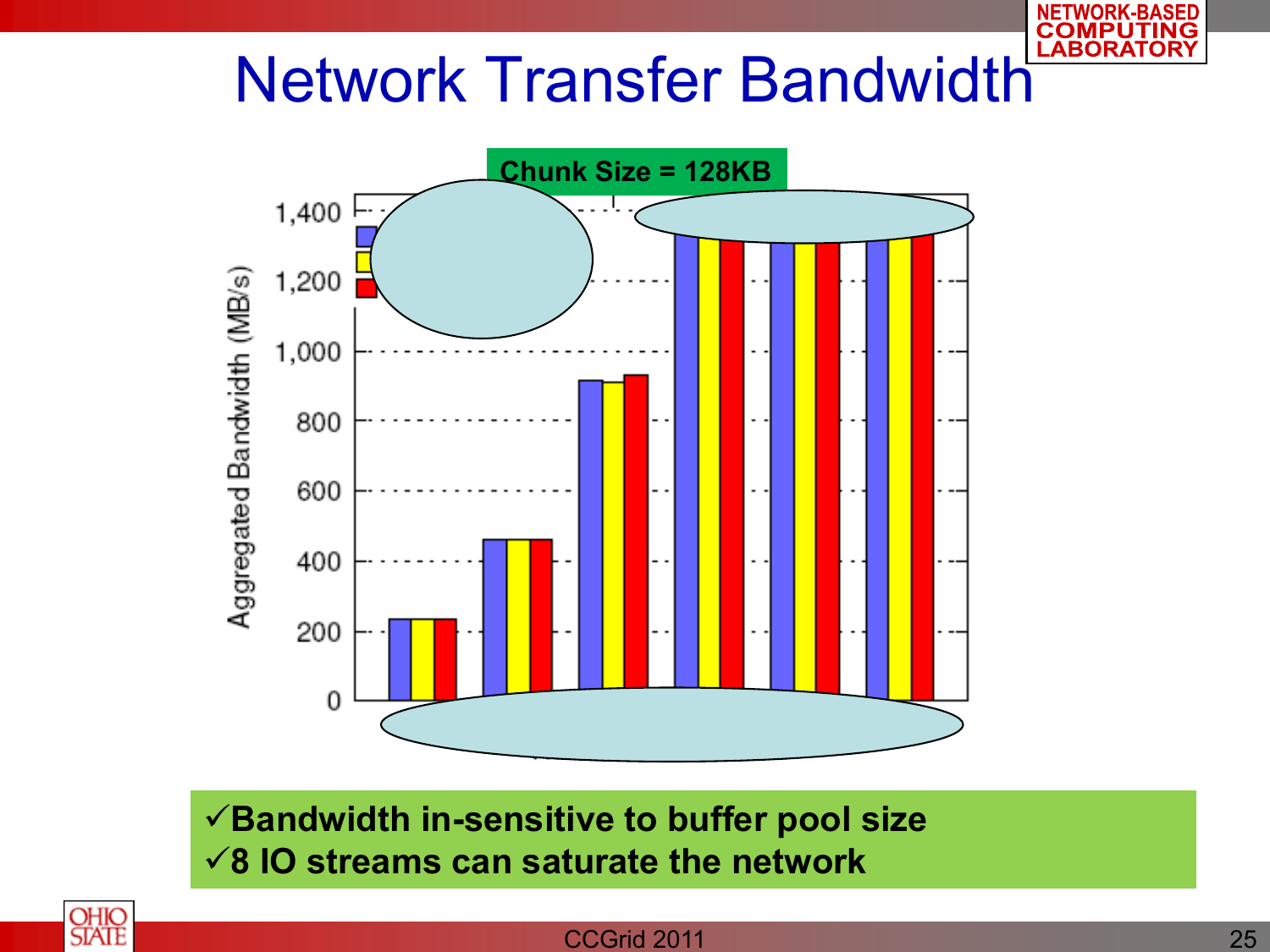

### Raw Data Bandwidth Test (3)



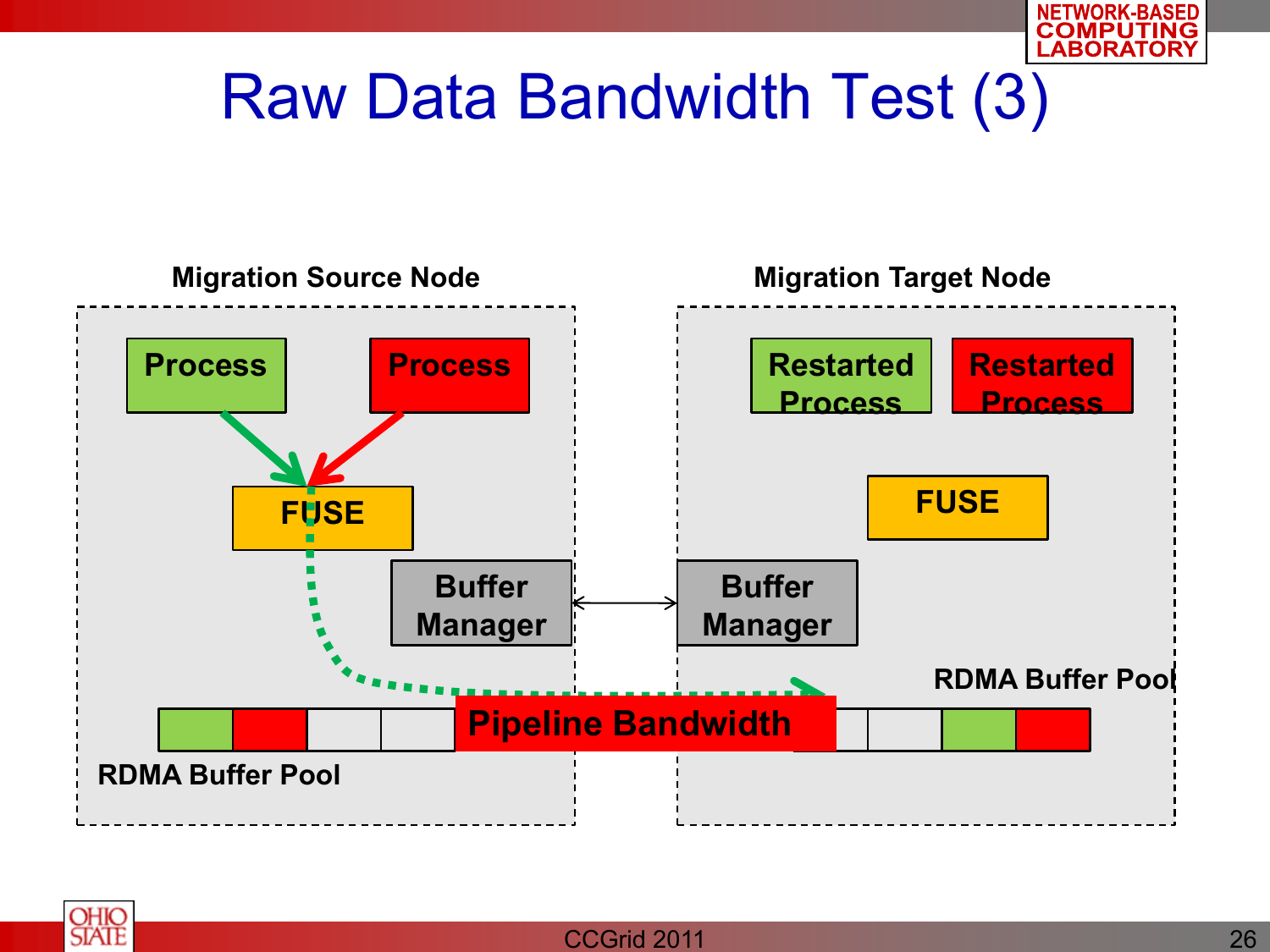

#### Pipeline Bandwidth



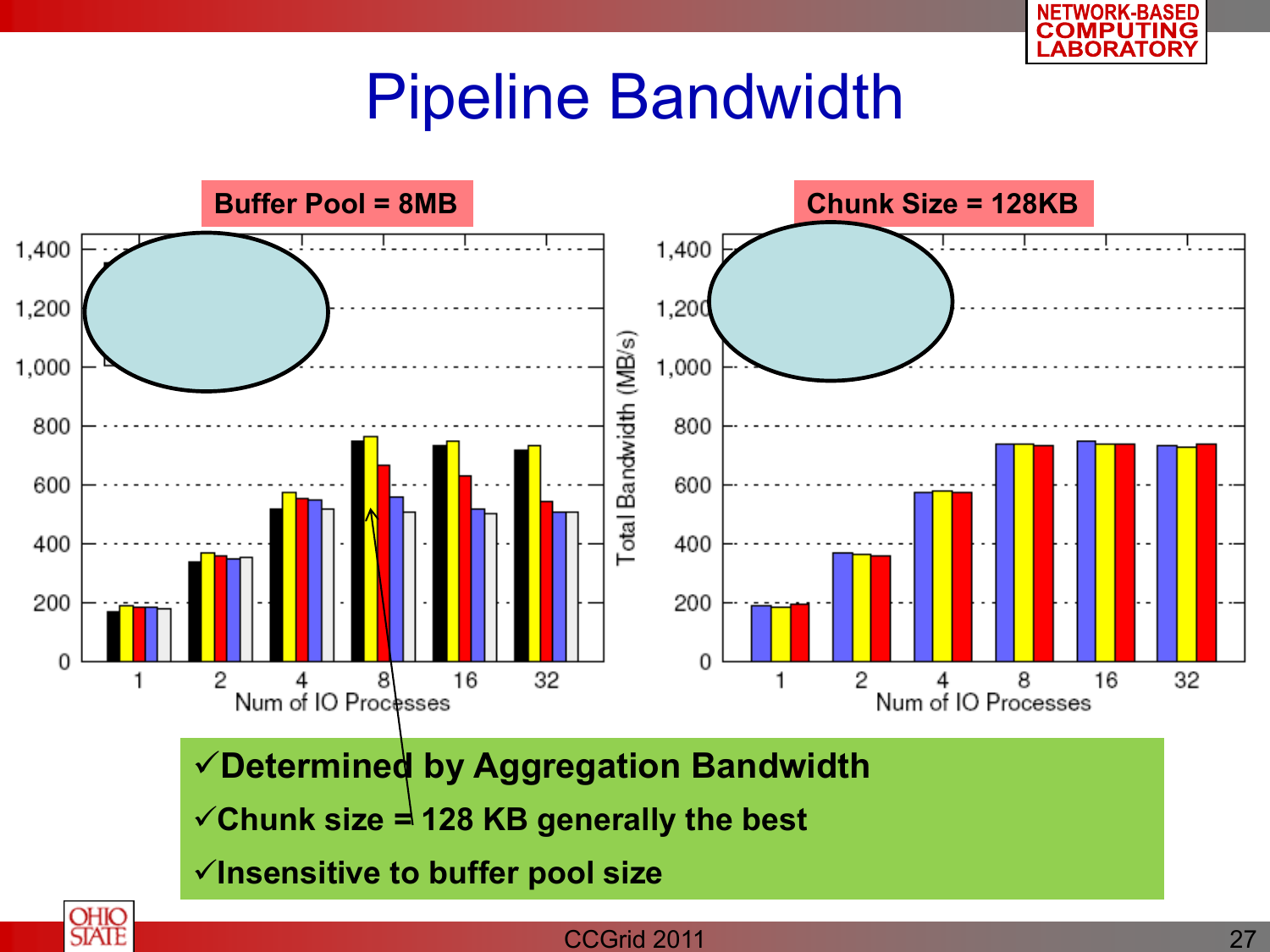

#### Time to Complete a Process Migration (Lower is Better)



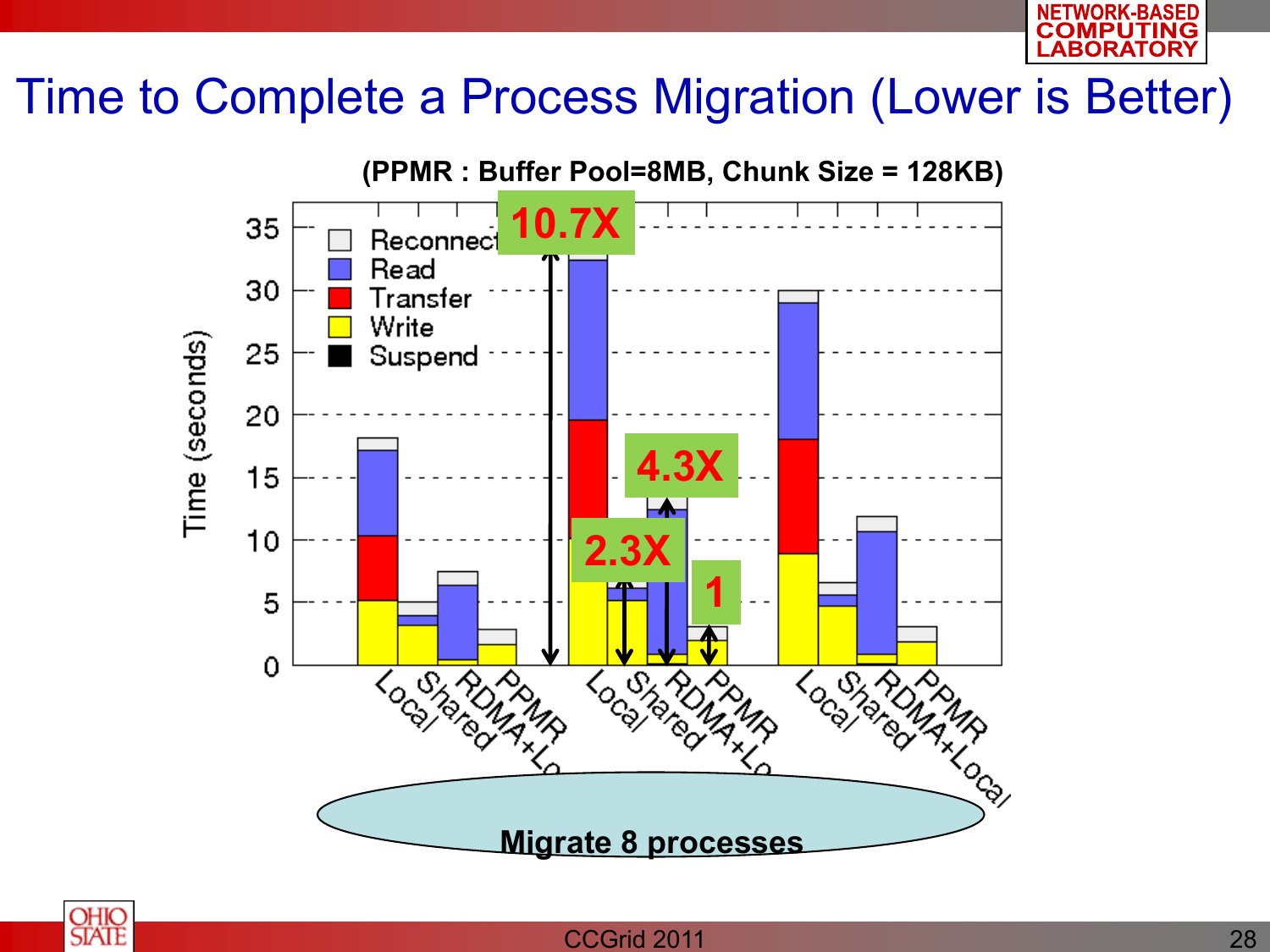

#### Application Execution Time (Lower is Better)



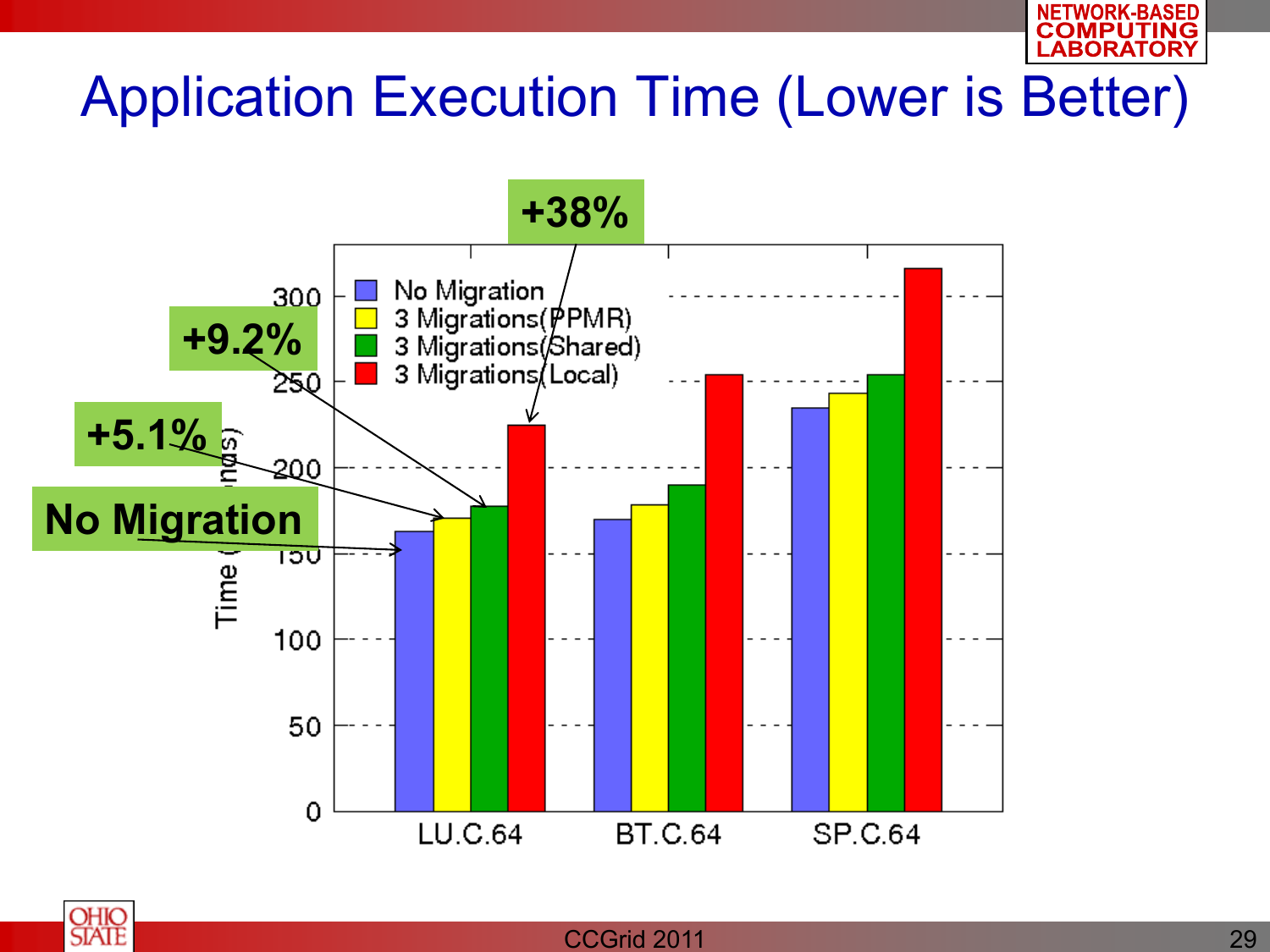

## Scalability: Memory Footprint

**Migration Time of Different Problem Sizes (64 processes on 8 nodes)**



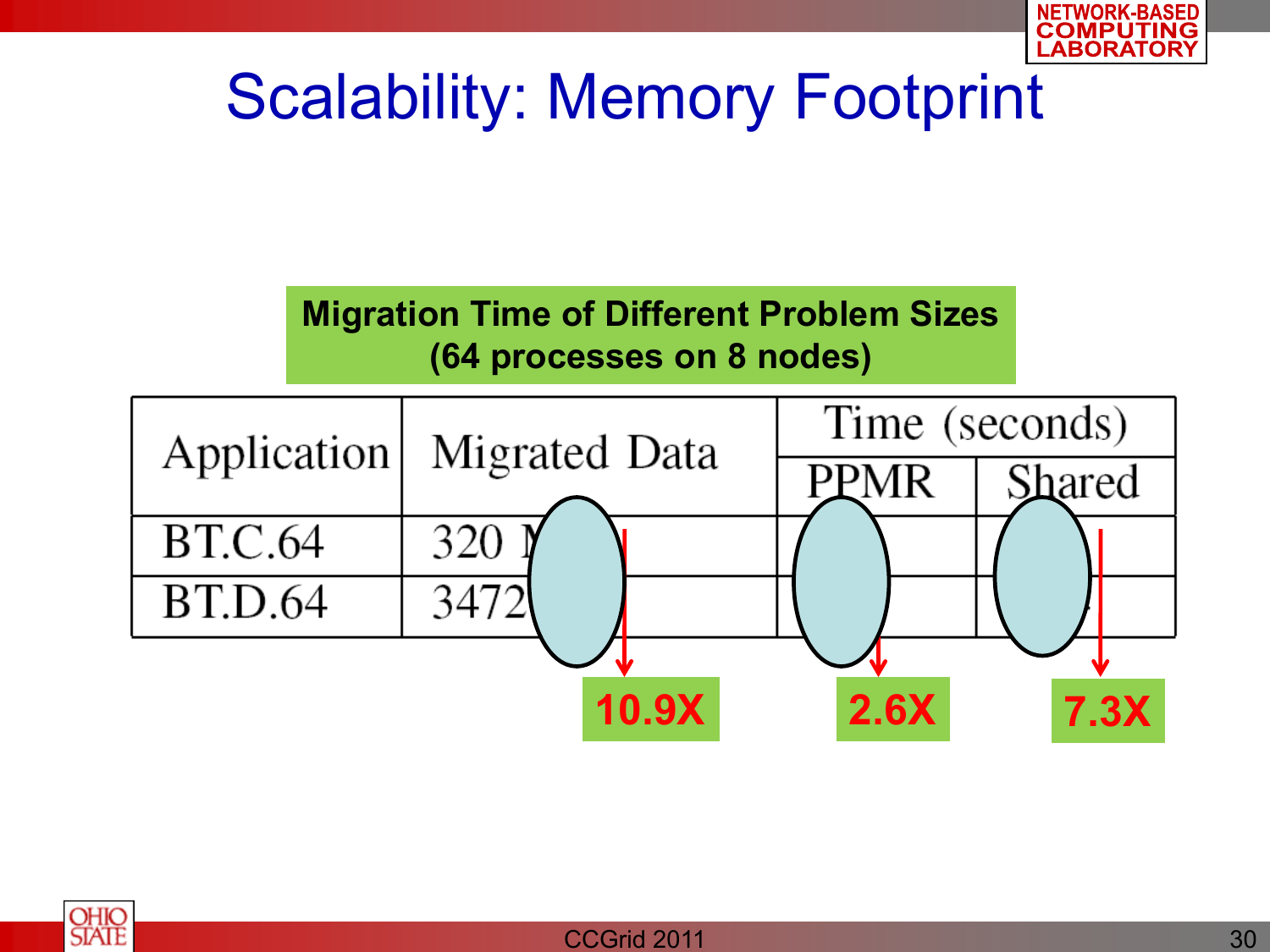

#### Scalability: IO Multiplexing



•**Process per Node: 1 4 Better Pipeline bandwidth**

**LU.D with 8/16/32/64 Processes, 8 Compute nodes.** 

**Migration data = 1500 MB**

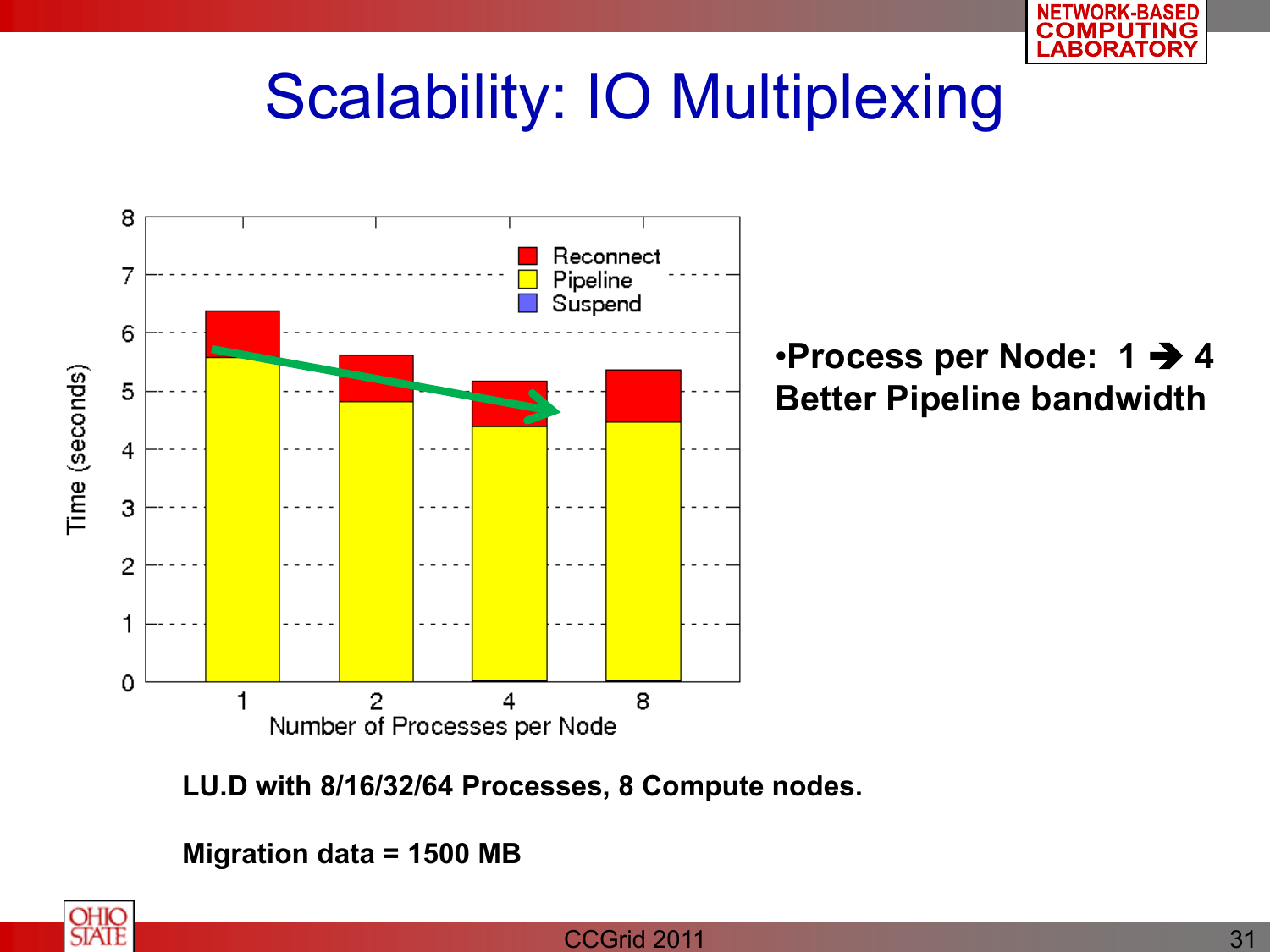

#### **Outline**

- Introduction and Motivation
- Profiling Process Migration
- Pipelined Process Migration with RDMA
- Performance Evaluation
- Conclusions and Future Work

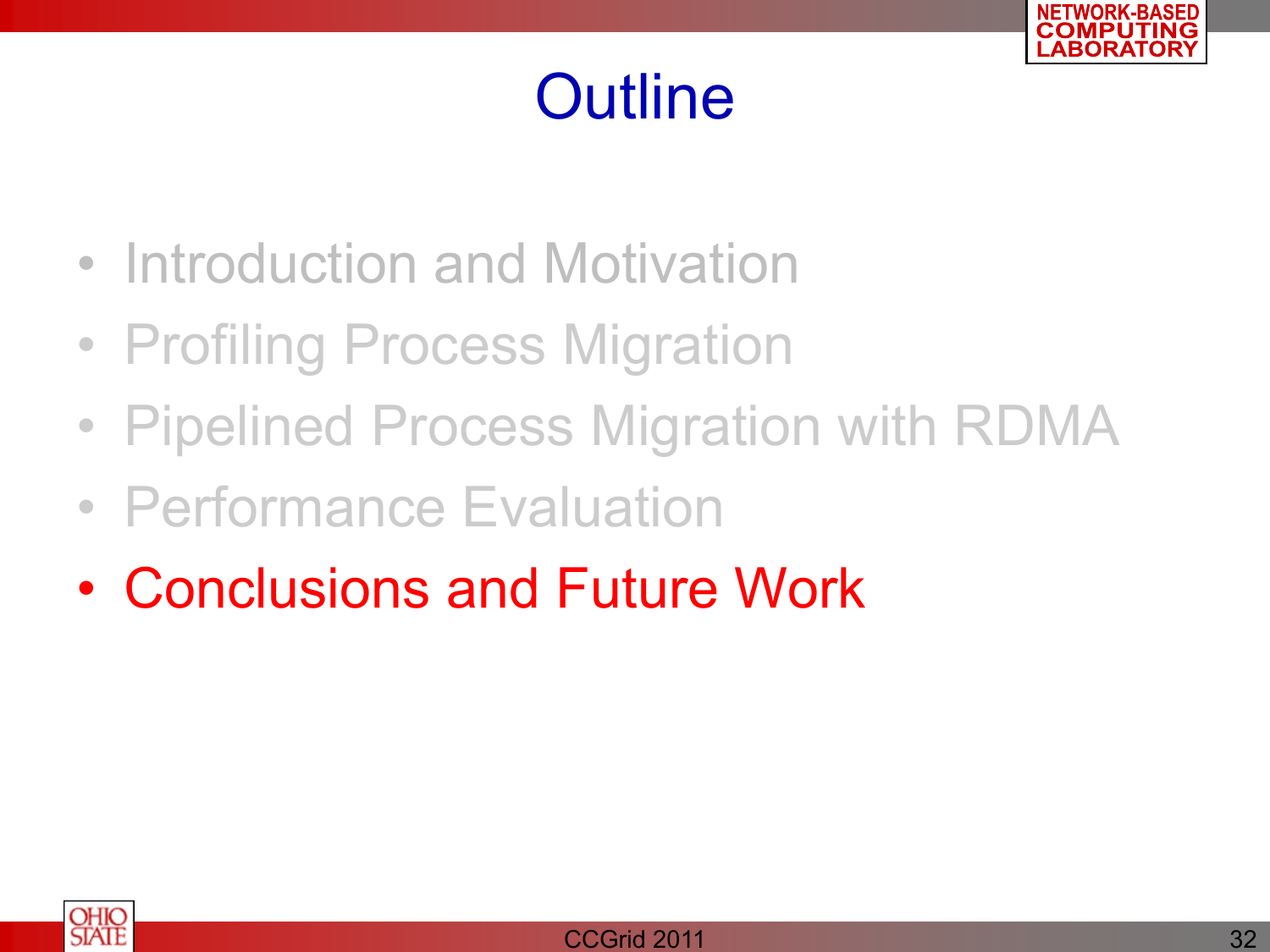

#### **Conclusions**

- Process Migration overcomes C/R drawbacks
- Process Migration shall be optimized in its IO path
- Pipelined Process Migration with RDMA (PPMR)
	- Pipelines all steps in the IO path

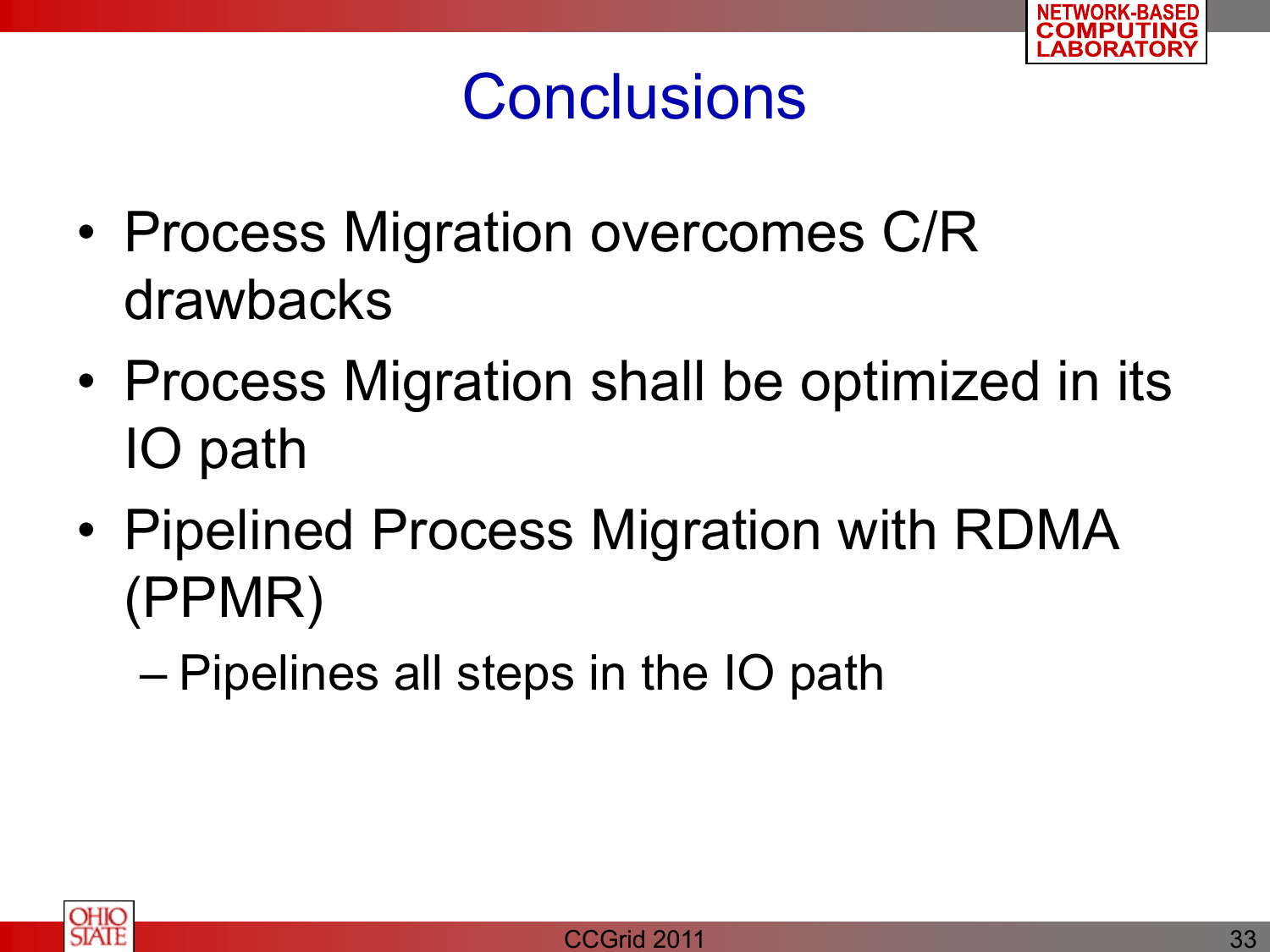

#### Software Distribution

- The PPMR design has been released in MVAPICH2 1.7
	- Downloadable from<http://mvapich.cse.ohio-state.edu/>

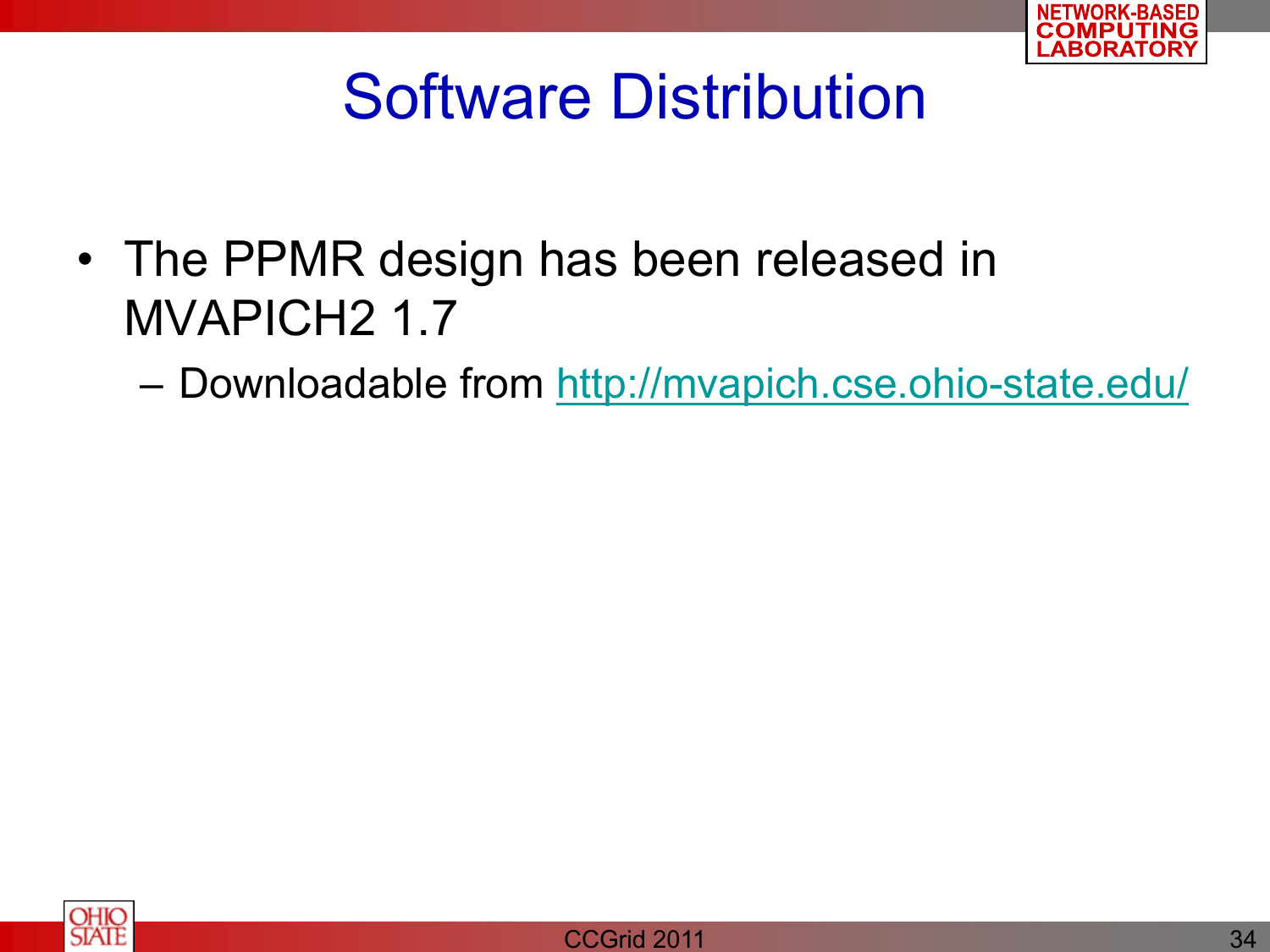

#### Future Work

- How PPMR can benefit general cluster applications
	- Cluster-wide load balancing
	- Server consolidation
- How diskless cluster architecture can utilize PPMR